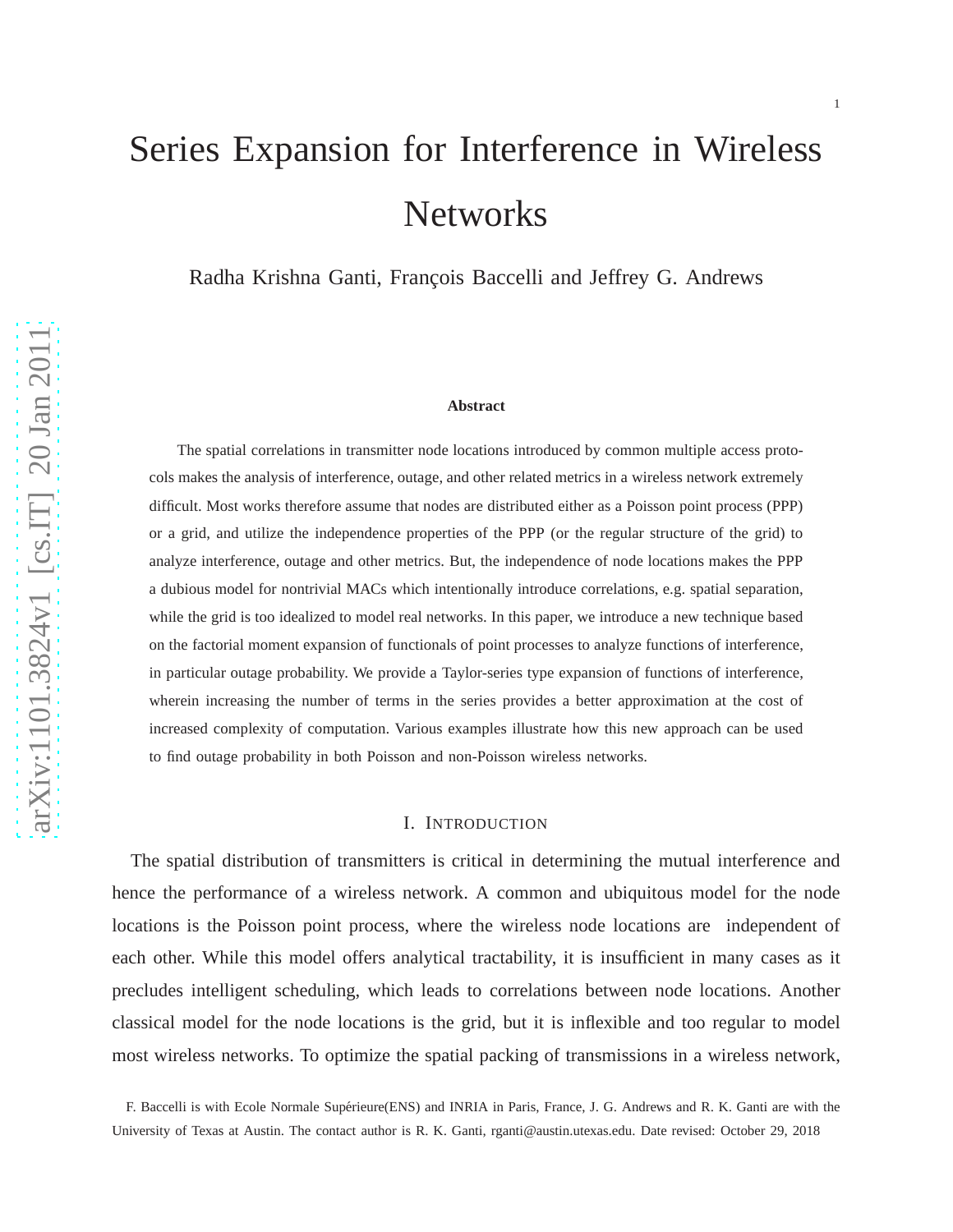and obtain the maximum throughput, it is essential that smart MAC protocols are designed and used. In order to do so, new mathematical tools are required to analyze and understand the performance of general spatial networks.

While interference and related metrics have been studied in a few non-Poisson spatial networks, there is no systematic approach or a general technique to analyze these problems. In this paper, we provide a new technique to obtain an expansion for wide range of functions of interference for any spatial distribution of nodes. As in a Taylor series, a better approximation of the interference functional can be obtained by increasing the number of terms in the series, with each additional term being increasingly complicated. As we shall see, this new technique can be used to analyze functionals of interference for a wide spectrum of MAC protocols, spatial distribution of nodes, and radio design choices. While in this paper we focus on treating interference at the receiver as noise, the techniques in this paper can be easily extended to other sophisticated interference mitigation techniques.

Similar to the moments of a scalar valued random variable, the product densities [1] specify a stationary spatial point process. For a Poisson point process, the  $n$ -th order product densities can be easily obtained. This is not the case for other point processes. In practice, it is only feasible to obtain a few product densities (with certain reliability) by analyzing the spatial data provided. Therefore a non-PPP spatial distribution is usually partially specified by a few product density measures. The present paper uses factorial moment expansion techniques [2] to approximate an arbitrary function of interference using a limited number of product densities. The technique provided in this paper extends the rich set of results for interference and outage characterization available for the PPP.

## *A. Background and Related Work*

In a spatial wireless network, the success (or outage) probability of a *typical link* is an important metric of performance, and considerable prior work focused on obtaining the success probability for different spatial network models. The success probability of a typical link is equal to

$$
P_s = \mathbb{P}^{!o} \left( \frac{S}{I + N_o} \ge \theta \right),\tag{1}
$$

where S is the signal power of the typical transmitter, I is the interference, and  $N_0$  is the noise power. The reduced Palm measure  $\mathbb{P}^{\cdot}$  is used since we are interested in the probability of a "typical link", which essentially corresponds to the conditional probability for point processes.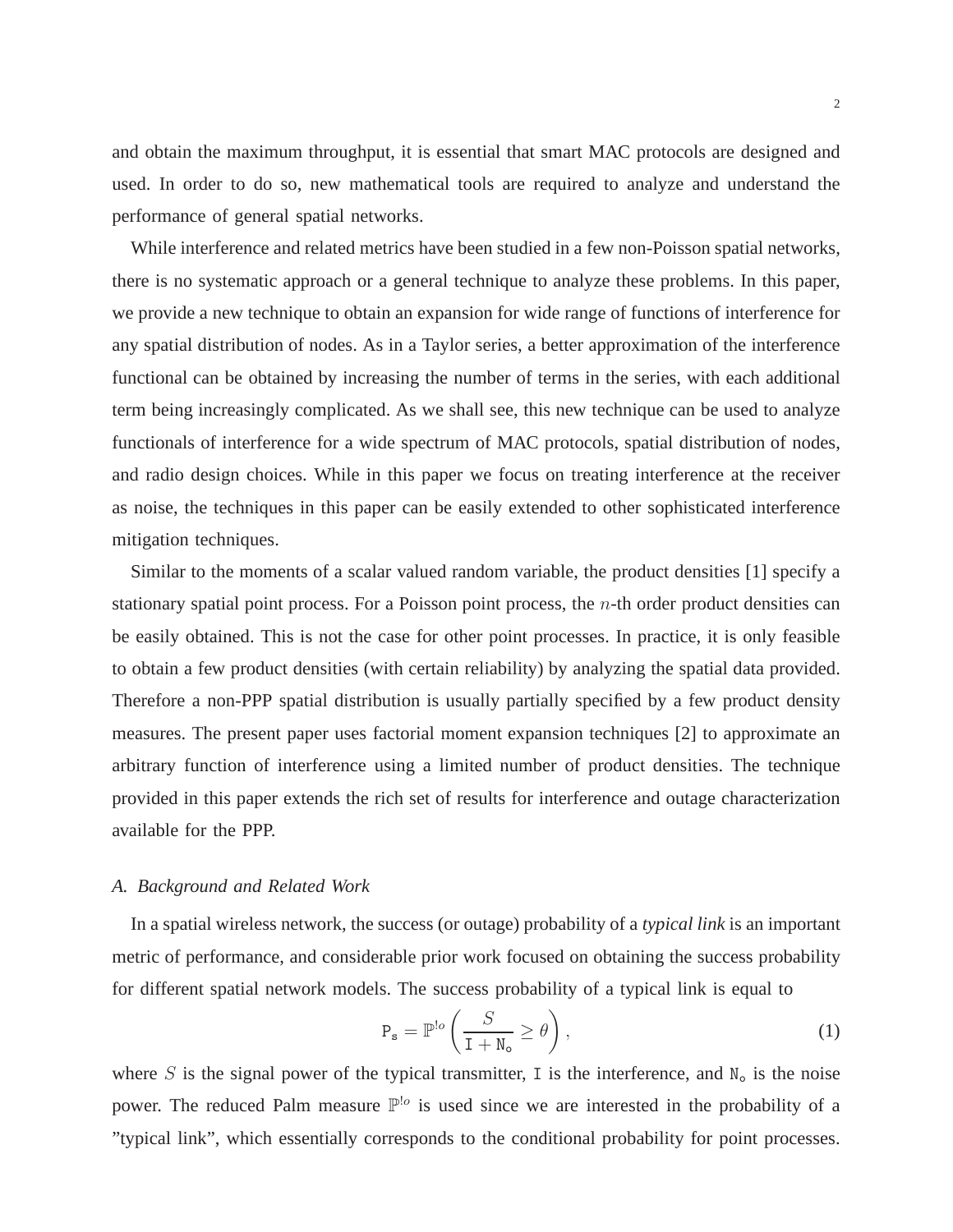One can interpret the success probability (or other quantities) of a typical link as the success probability averaged over all the spatial links [3].

*Poisson Networks*: The two main reasons for the analytical tractability of a Poisson point process are its easy Palm characterization due to Slyvniak's theorem [1], and the knowledge of its probability generating functional (PGFL).

Using the PGFL of the PPP, the Laplace transform of the interference in a PPP network is obtained in [4]–[8], and when the path loss model is given by  $||x||^{-\alpha}$ ,  $\alpha > 2$ , the interference distribution is stable with parameter  $2/\alpha$ . Obtaining the outage probability in closed form using the distribution of interference is not always possible, but bounds on the CDF of the interference distribution can be obtained [9]–[11] which lead to bounds on the outage probability. Using the Laplace transform, the outage probability can be obtained in closed form for an exponential family of fading distributions including Rayleigh fading [5], Nakagami-m fading [12], and  $\chi^2$ and other related distributions in [13]–[16]. In [17], a novel Fourier transform-based technique is used to analyze the outage probability in a PPP network with arbitrary fading, but it requires evaluation of complex valued integrals. Using ALOHA to schedule nodes in a PPP network also results in a PPP transmitter set since the independence between transmitters is preserved. Since other MAC protocols typically induce correlation, all the above techniques implicitly or explicitly assume an ALOHA MAC protocol.

*Non-Poisson networks*: In a PPP network, two transmitting nodes can be arbitrarily close, something which typically does not happen in real networks because of physical constraints and MAC scheduling. For example, the popular CSMA MAC protocol prevents two nearby nodes from transmitting at the same time. So spatial models that account for repulsion between transmitting nodes or other post-MAC correlations are required to model intelligent scheduling protocols. In [18], [19], the node locations are modeled by a PPP with a modified CSMA MAC protocol, resulting in a transmitter set which is modeled by a modified Matérn hard-core point process. However, the success probability is approximated by assuming a non-homogeneous PPP with intensity equal to the second-order product density of the Matérn hard-core process. In [20] the CSMA protocol is modeled by excluding interferers from a guard zone around the typical receiver in a Poisson model and [21], [22] analyze outage probability by using a spacetime Poisson approximation of the transmit process and the incoming traffic. Other common approximation of the transmit node locations in a CSMA protocol are regular lattices [23]–[26].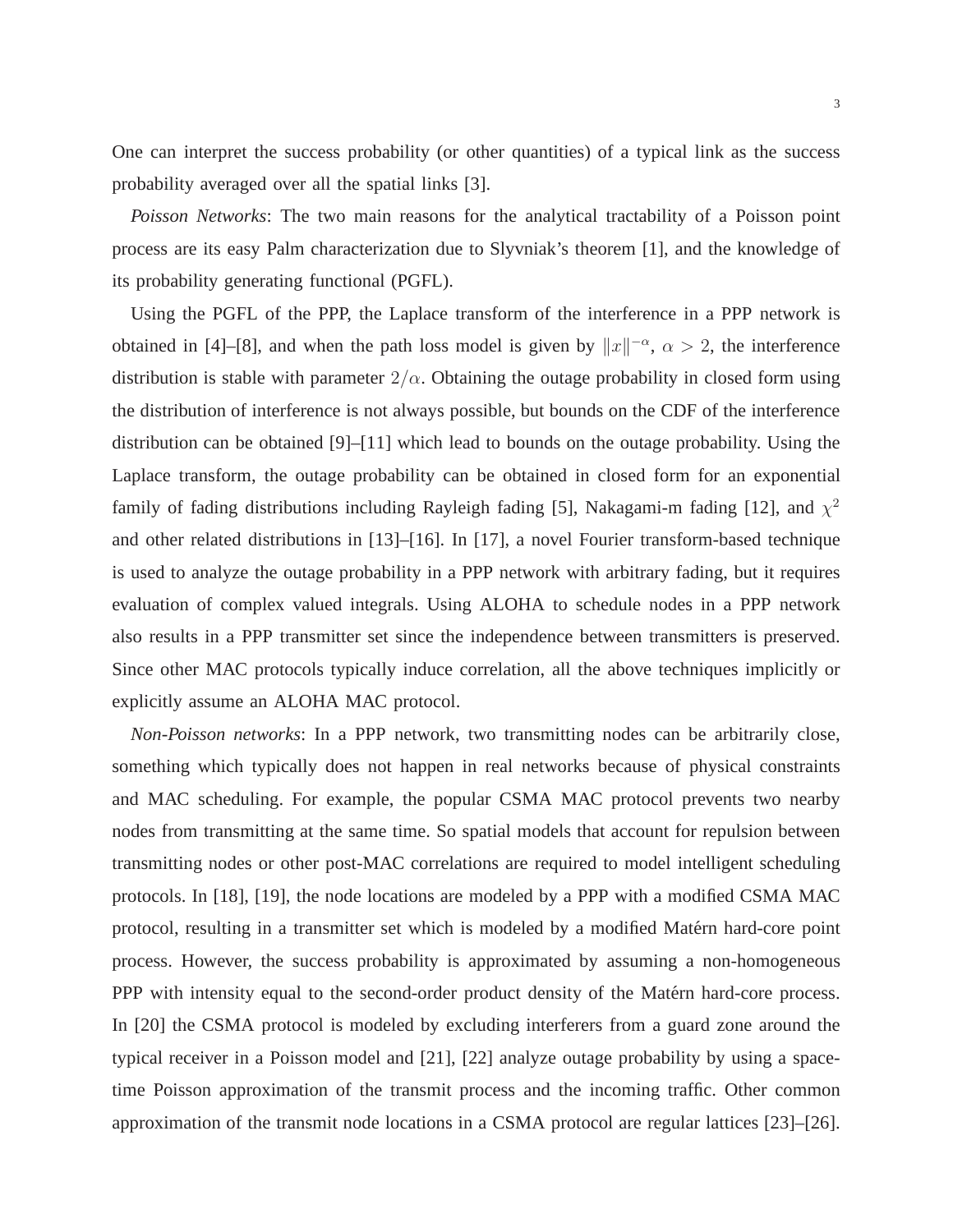Clustering of nodes might occur due to environmental conditions (office spaces, gathering spots), be intentionally induced by the MAC protocol [27], or occur in sensor networks to increase the lifetime of the network [28]. In [11], the conditional probability generating functional of a Poisson clustered process is obtained, from which the outage probability is derived, and in [29], the outage analysis was extended to clustered networks which use intra-cluster interference alignment. Femtocells [30]–[32] are another example of clustered wireless networks.

We observe that while networks that can be modeled by a Poisson point process have been extensively analyzed, this is not the case with networks which induce spatial correlations among transmit nodes. They are generally analyzed by making simplified assumptions about the spatial model, or by mathematical approximations in the analysis. Even in the case of Poisson networks, the outage analysis becomes complicated when one moves away from exponential forms of fading. Essentially, there is no single mathematical tool or technique that is flexible enough to analyze these general spatial networks.

## *B. Contributions and Organization of the Paper*

The main contribution of this paper is a new mathematical tool that provides an arbitrary *close* approximation to any well-behaved functions of interference in a spatial network. We use this tool to provide a series approximation of the success probability in *any* stationary wireless network. Compared to a recent technique that can be used to analyze outage probability of any spatial network in the low-interference regime [33], the present result is far more general since [33] requires an asymptotically small user density.

In this paper we use a technique first developed to evaluate the derivatives of queue functionals [34], [35], and later extended to obtain series expansion of functionals of Poisson point processes [36], [37]. The series expansion termed the *factorial moment* expansion was generalized to one dimensional non-Poisson point processes in [2], and to higher dimensional point processes in [38]. In [38], the FME results of [2] were extended by using measurable orderings of the points of the process. The main tool we use in this paper is from [2] which provides a factorial moment expansion of functionals of point processes. The sufficient conditions for the spatial FME to exist [2] are difficult to verify, and an additional contribution of this paper is the simplification of these sufficient conditions for functionals of interference.

The paper is organized as follows. In Section II, we introduce the system model, and define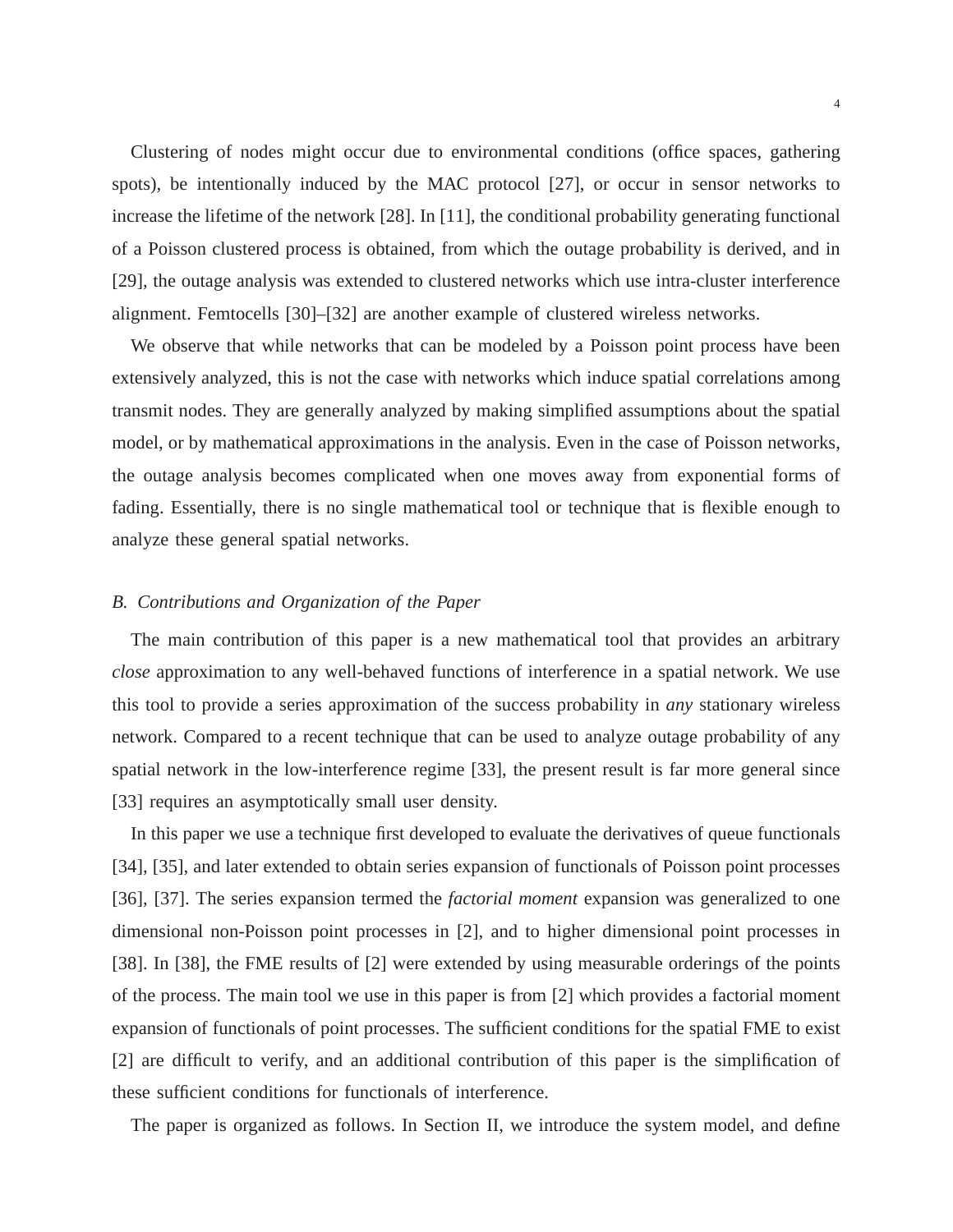point process measures. In Section III we introduce expansion kernels and the main theorem which deals with sufficient conditions for the FME of interference functions. In Section IV, we provide the FME for outage probability, and provide various examples to illustrate the use of FME.

# II. SYSTEM MODEL

The transmitters locations are modeled by a simple, stationary, and isotropic point process [1], [3]  $\Phi$  on the plane  $\mathbb{R}^2$  of density  $\lambda$ . Each transmitter  $x \in \Phi$  is associated with a mark  $h_x$  that is independent and identically distributed and does not depend on the location x. The random variable  $h_x$  may represent the transmit power, or the small-scale fading between the transmitter and some point on the plane. The path loss model denoted by  $\ell(x) : \mathbb{R}^2 \to [0, \infty)$ is a non-decreasing function of  $||x||$ , and further  $\int_{B(o,\epsilon)^c} \ell(x) dx < \infty$ ,  $\forall \epsilon > 0$ , where  $B(x,r)$ represents a ball of radius r centered around x. The interference at  $y \in \mathbb{R}^2$  is

$$
I(y, \Phi) = \sum_{x \in \Phi} h_x \ell(x - y).
$$
 (2)

Also, let

$$
\mathtt{I}_z(y,\Phi) = \sum_{\mathtt{x} \in \Phi \cap B(o, \|z\|)} \mathtt{h}_\mathtt{x} \ell(\mathtt{x} - y),
$$

be a restriction on the interferers to the ball  $B(o, ||z||)$ . In most cases, we are interested in the performance of a typical transmitter and its associated receiver. We condition on the event that a point of the process  $\Phi$  is located at the origin and we consider the node at the origin as a typical transmitter. For example, the outage probability of a typical transmitter and its receiver at  $r(o)$  is given by

$$
P_s = \mathbb{P}^{!o}\left(\frac{S}{N_o + I(r(o), \Phi)} > \theta\right),\,
$$

where S is the received signal power and  $N_0$  is the noise power and  $\mathbb{P}^{l_0}$  the Palm measure [1]. The SINR threshold  $\theta$  for successful communication depends on the required rate, the receiver structure, and the coding scheme used. In this paper we shall provide a series expansion of functions of interference, more precisely expansions of  $\mathbb{E}^{\text{lo}}[F(\text{I}(y,\Phi))]$  for well-behaved functions  $F(x)$ . For example,

1) The outage probability of a typical link is equal to  $\mathbb{E}^{\text{!o}}[G(\theta(\text{I}(r(o), \Phi) + \text{N}_o))],$  where G is the CCDF of S. Hence in this case  $F(x) = G(\theta x + \theta N_0)$ .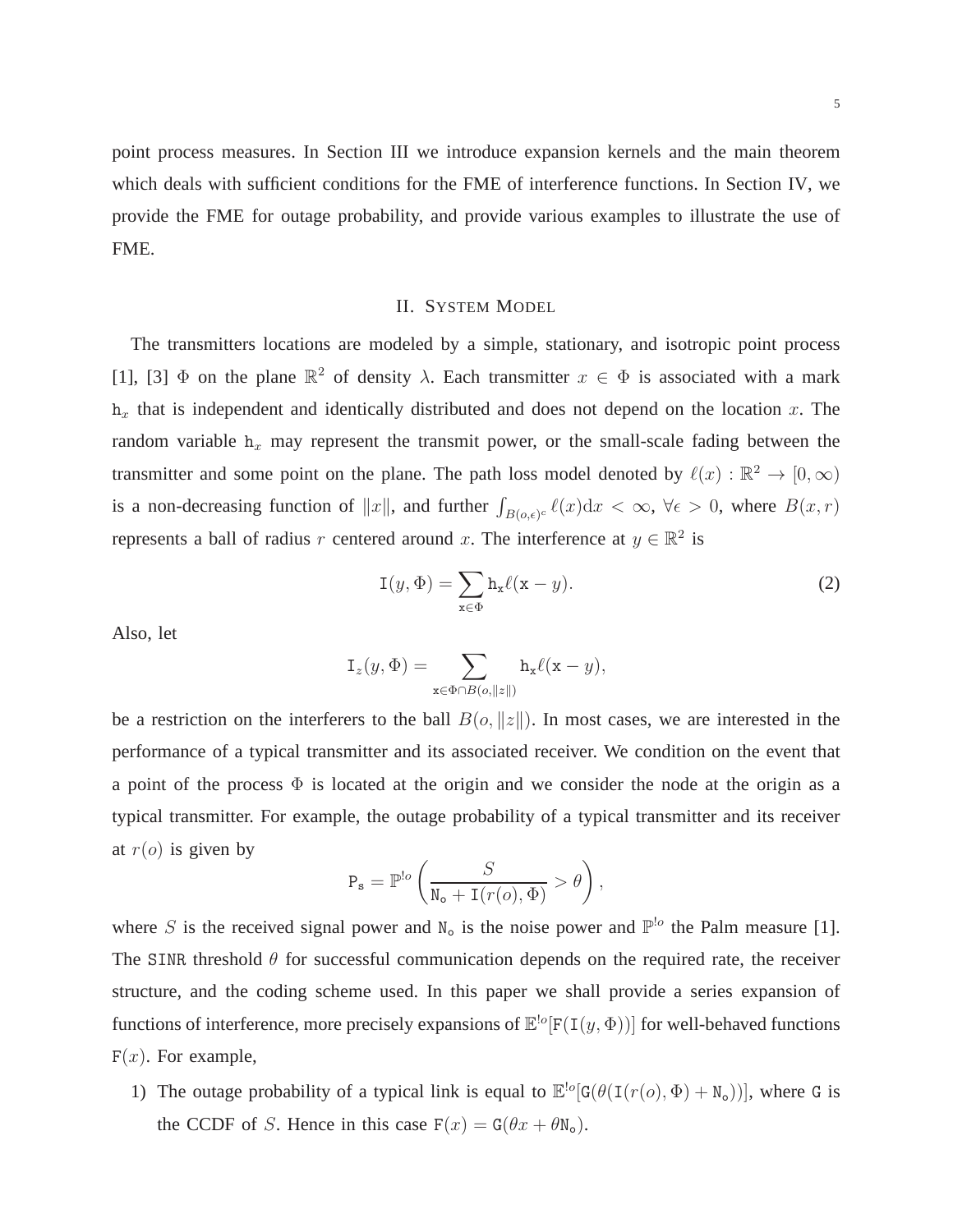2) The ergodic capacity of a typical link is equal to  $\mathbb{E}^{\text{!o}}[\log(1+\frac{S}{N_o+I(r(o),\Phi)})]$ , so

$$
\mathbf{F}(x) = \mathbb{E}_S \left[ \log \left( 1 + \frac{S}{\mathbf{N_o} + x} \right) \right].
$$

We now introduce a few definitions concerning point processes, and we begin by defining an order among the points of the process.

**Definition 1** (Measurable order)**.** *For the point process* Φ*, define an ordering of the points based on the distance from the origin. For a simple and stationary point process this ordering is a.s. unique* [3] and for  $x, y \in \Phi$ , we denote  $x \preccurlyeq y$  if  $||x|| \le ||y||$ .

We now provide formal definitions of moment measures and Palm probabilities that are used later in this paper. Let M denote the set of finite sequences on  $\mathbb{R}^2$ , *i.e.*, the set of sequences  $\phi = \{x_i\} \subset \mathbb{R}^2$  such that  $|\phi \cap B| < \infty$  for all bounded Borel  $B \subset \mathbb{R}^2$  and  $x_i \neq x_j$ ,  $i \neq j$ . Denote by  $\mathcal{B}(M)$  the smallest  $\sigma$ -algebra on M that makes the maps  $\phi \to |\phi \cap B|$  measurable for all Borel  $B \subset \mathbb{R}^2$ . For notation simplicity we define  $\phi(B) \triangleq |\phi \cap B|$ ,  $B \subset \mathbb{R}^2$ . A probability measure  $\mathbb P$  on  $(M, \mathcal B(M))$  defines a point process. Product densities characterize the distribution of a point process, and for many point processes are easy to characterize.

**Definition 2** (Product densities). Let  $B_i \subset \mathbb{R}^2$ ,  $1 \leq i \leq n$ . The *n*-th order factorial moment *measure of a point process* (Φ, P) *is defined as*

$$
M_{\mathbb{P}}^{(n)}(B_1,\ldots,B_n)=\mathbb{E}\sum_{x_1,\ldots,x_n\in\Phi}^{\mathbf{p}.\mathbf{d}}\mathbf{1}(x_1\in B_1,\ldots,x_n\in B_n),
$$

where  $\sum^{\text{p.d.}}$  represents sum over pairwise distinct tuples. The n-th order product density of a *point process is defined in terms of the factorial moment measure by the following relation.*

$$
M_{\mathbb{P}}^{(n)}(B_1,\ldots,B_n)=\int_{B_1\times\cdots\times B_n}\varrho^{(n)}(x_1,\ldots,x_n)\mathrm{d}x_1\ldots\mathrm{d}x_n.
$$
 (3)

So  $M_{\mathbb{P}}^{(n)}(B_1,\ldots,B_n)$  counts the mean number of *n*-tuples in the set  $B_1 \times B_2 \times \ldots \times B_n$ , with no two components of the *n*-tuple being the same, and the *n*-th order product density is the Radon-Nikodym derivative of the product measure with respect to the Lebesgue measure. For a stationary PPP of density  $\lambda$ ,  $\varrho^{(n)}(x_1,\ldots,x_n) = \lambda^n$ . This follows from the independence of node locations. Also for any stationary point process, the *n*-th order product density is a function of  $y_1 = x_2 - x_1, \ldots, y_{n-1} = x_n - x_1, \ i.e.,$ 

$$
\varrho^{(n)}(x_1,\ldots,x_n)=\varrho^{(n)}(y_1,\ldots,y_{n-1}).
$$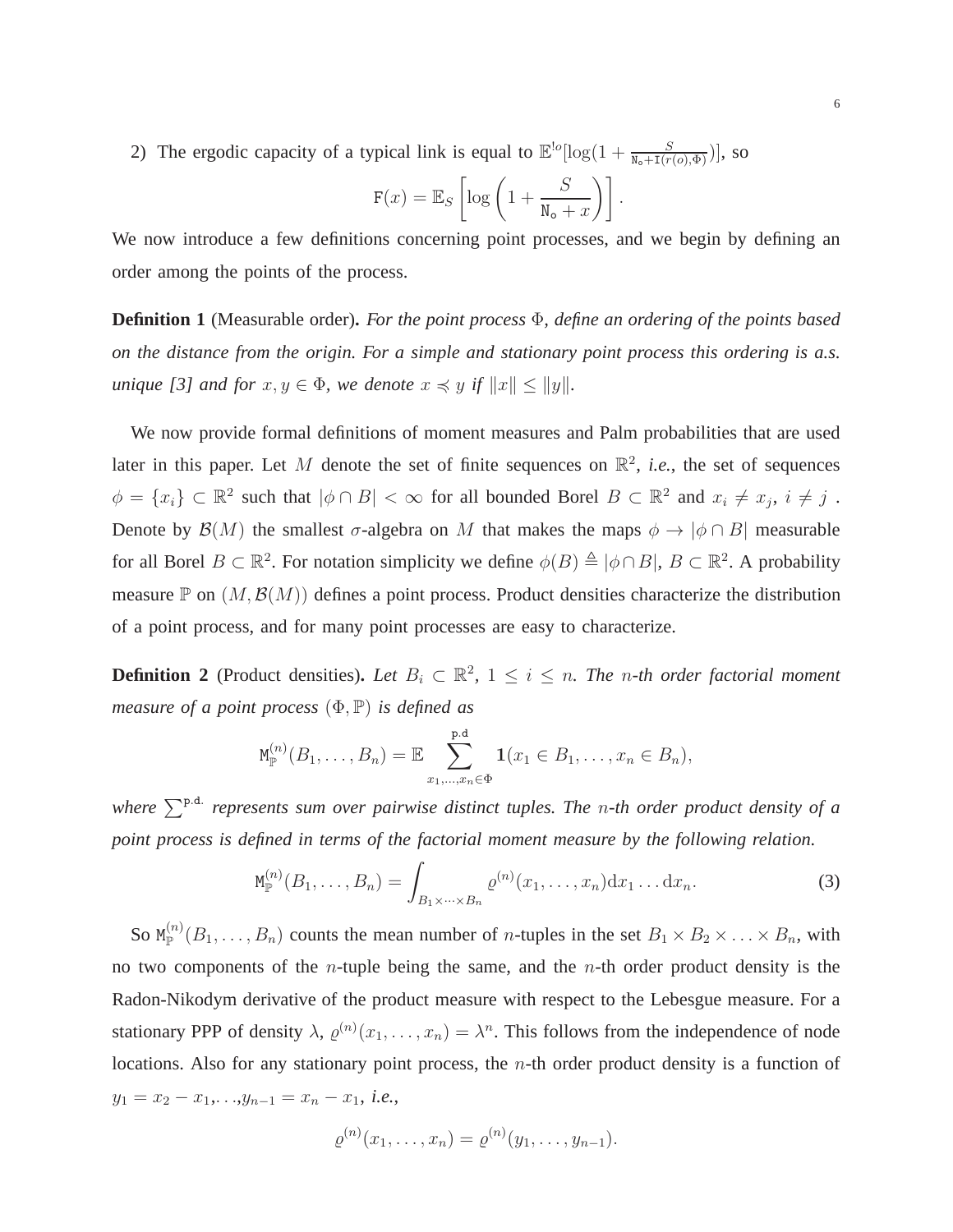Intuitively, the  $(n + 1)$ -th order product density  $\varrho^{(n+1)}(x_1, \ldots, x_n)$  of a stationary point process is proportional to the probability of finding points of the process at  $o, x_1, \ldots, x_n$ . In this paper we assume that the *n*-th order factorial moment measures are  $\sigma$ -finite, product densities of all orders exist for the point processes in consideration. Also, we only focus on stationary point processes.

Palm probabilities are the point process counterparts of conditional probabilities of a real valued random variable ans are defined in terms of Campbell measures. The  $n$ -th order reduced Campbell measure of the point process  $(\Phi, \mathbb{P})$  is a measure on  $(\mathbb{R}^2)^n \times M$  defined as

$$
C^{(n)}(B,A)=\mathbb{E}\left[\int_B \mathbf{1}(\Phi\setminus\{x_1,\ldots,x_n\}\in A)d(\mathbf{M}_{\mathbb{P}}^{(n)}(x_1,\ldots,x_n))\right],\quad A\in\mathcal{B}(M),B\subset(\mathbb{R}^2)^n.
$$

Please refer to [2], [38] for a detailed description of these measures, notation and their properties.

**Definition 3** (n-fold reduced Palm measure )**.** *The* n*-fold reduced Palm measure is the Radon-Nikodym derivative of the* n*-th order reduced Campbell's measure with respect to the* n*-th order factorial moment measure evaluated at*  $(x_1, \ldots, x_n)$ *. More formally, the n-fold reduced Palm measure is given by*

$$
\mathbb{P}_{x_1,\dots,x_n}^{(n)}(A) = \frac{\mathrm{d}C^{(n)}(\cdot \times A)}{\mathrm{d}C^{(n)}(\cdot \times M)}(x_1,\dots,x_n), \quad A \in \mathcal{B}(M). \tag{4}
$$

*The dot "*·*" in the definition represents the variable on which the Radon-Nikodym derivative is defined.*

Informally, the reduced  $n$ -fold Palm measure corresponds to the law of the point process given that it has points at  $x_1, \ldots, x_n$ , excluding these points. For notational simplicity we shall denote the 1-fold Palm measure at the origin by  $\mathbb{P}^{\cdot}$ . For a stationary point process of density  $\lambda$ , the first order reduced Palm measure  $\mathbb{P}^{\mathsf{lo}}$  has a simple representation [1]:

$$
\mathbb{P}^{\text{lo}}(A) = \frac{1}{\lambda|B|} \mathbb{E} \left[ \sum_{\mathbf{x} \in \Phi \cap B} \mathbf{1}(\Phi_{\mathbf{x}} \setminus \{\mathbf{x}\} \in A) \right], \quad A \in \mathcal{B}(M),
$$

where B is a Borel set, |B| its Lebesgue measure, and  $\Phi_x$  corresponds to the translation  $\Phi - x$ .

In the next section, we introduce the factorial moment expansion (FME) of functionals of interference and provide sufficient conditions for the FME of interference functions.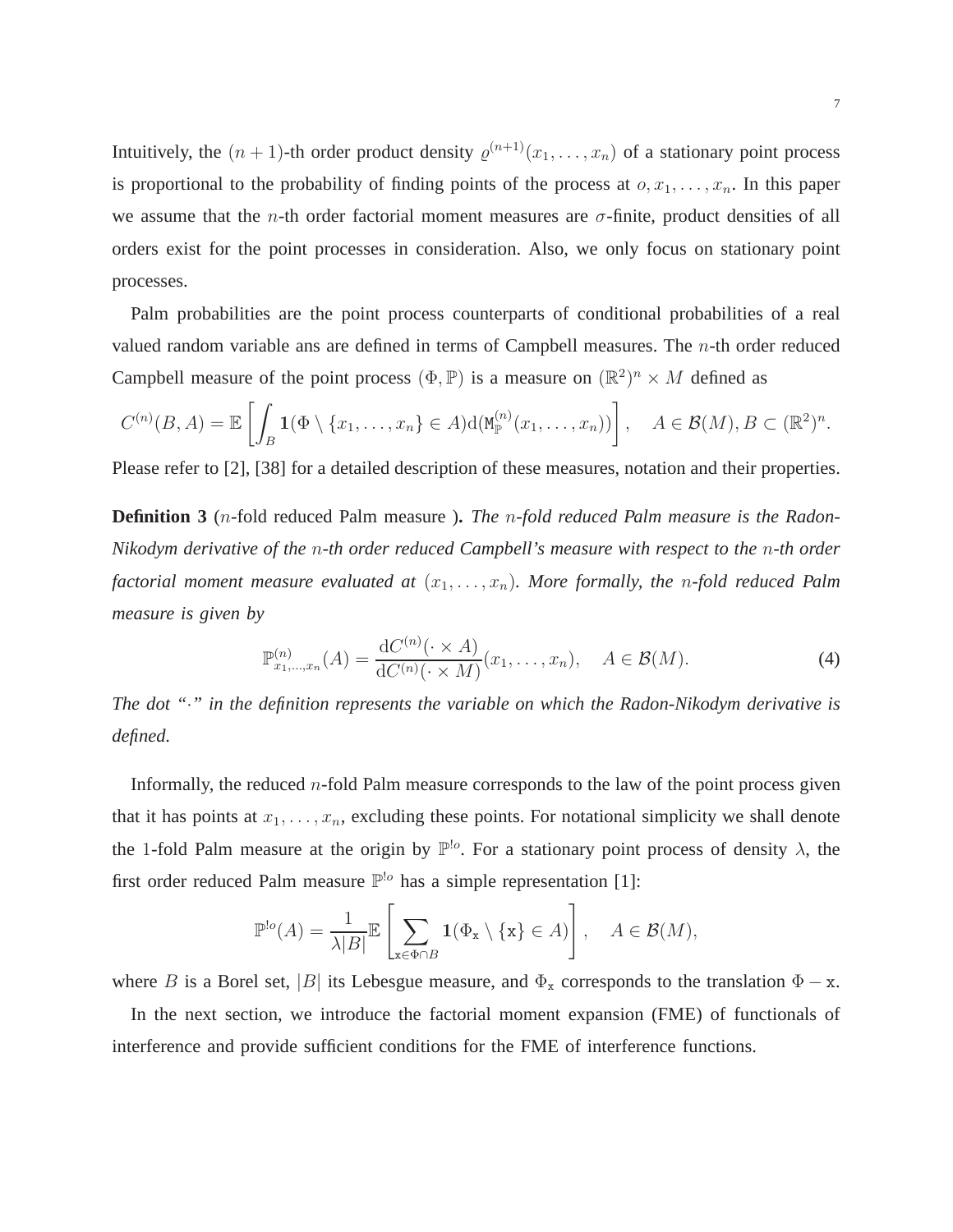### III. FACTORIAL MOMENT EXPANSION

The Factorial moment expansion was introduced in [2] for point processes on the line and was later extended to spatial point processes in [38]. FME can be considered as a Taylor series (of an analytic function) kind of expansion for functionals of point processes. Similar to a Taylor series, the average of a functional of a point processes is represented as a finite series and an error term that diminishes as the number of terms increases. In a Taylor series, the terms of the series depend on the derivatives of the function, and in FME these derivatives are replaced by expansion kernels which we define below.

## *A. Expansion Kernels*

We first introduce some notation.

1) Let  $F(x) : \mathbb{R}^+ \to [0, \infty]$  be a real function. Hence  $F(\mathcal{I}(y, \Phi))$ , is a functional from the space of marked point processes to real numbers, more precisely defined as

$$
\texttt{F}(\texttt{I}(y,\Phi)) \triangleq \texttt{F}(\sum_{\mathbf{x} \in \Phi} \mathbf{h}_{\mathbf{x}} \ell(\mathbf{x} - y)).
$$

Hence  $F(I(y, \Phi))$  should be interpreted as a composition of a function  $F(x)$  and the interference functional, rather than F being a function of I. Similarly,  $F(I_z(y, \Phi))$  should be interpreted as  $F(I(y, \Phi \cap B(o, ||z||)))$ .

2) Adding a new point to  $\Phi$  corresponds to adding a tuple  $(x, h_x)$  to the point process. But for notational convenience, we just represent it as  $\Phi \cup \{x\}$ . So when a point is added to the process, it implicitly means the corresponding mark (fading) is also added.

**Definition 4** (Continuity). *The functional*  $F(I(y, \Phi))$  *is continuous at*  $\infty$  *if* 

$$
\lim_{\|z\|\to\infty} \mathbf{F}(\mathbf{I}_z(y,\Phi)) = \mathbf{F}(\mathbf{I}(y,\Phi))),
$$

*holds true for any simple and finite point*<sup>1</sup> *set* Φ*.*

**Definition 5** (Expansion Kernels). Let  $F(x)$  :  $\mathbb{R}^+ \to [0, \infty]$  be a real function, the first order *expansion kernel is defined as*

$$
\mathbf{F}_z^{(1)}(\mathbf{I}(y,\Phi)) = \mathbf{F}(\mathbf{I}_z(y,\Phi) + \mathbf{h}_z\ell(z-y)) - \mathbf{F}(\mathbf{I}_z(y,\Phi)),
$$

<sup>&</sup>lt;sup>1</sup>A simple and finite point process is a point process for which  $\Phi(B) < \infty$ , for  $|B| < \infty$ , and no two points coincide.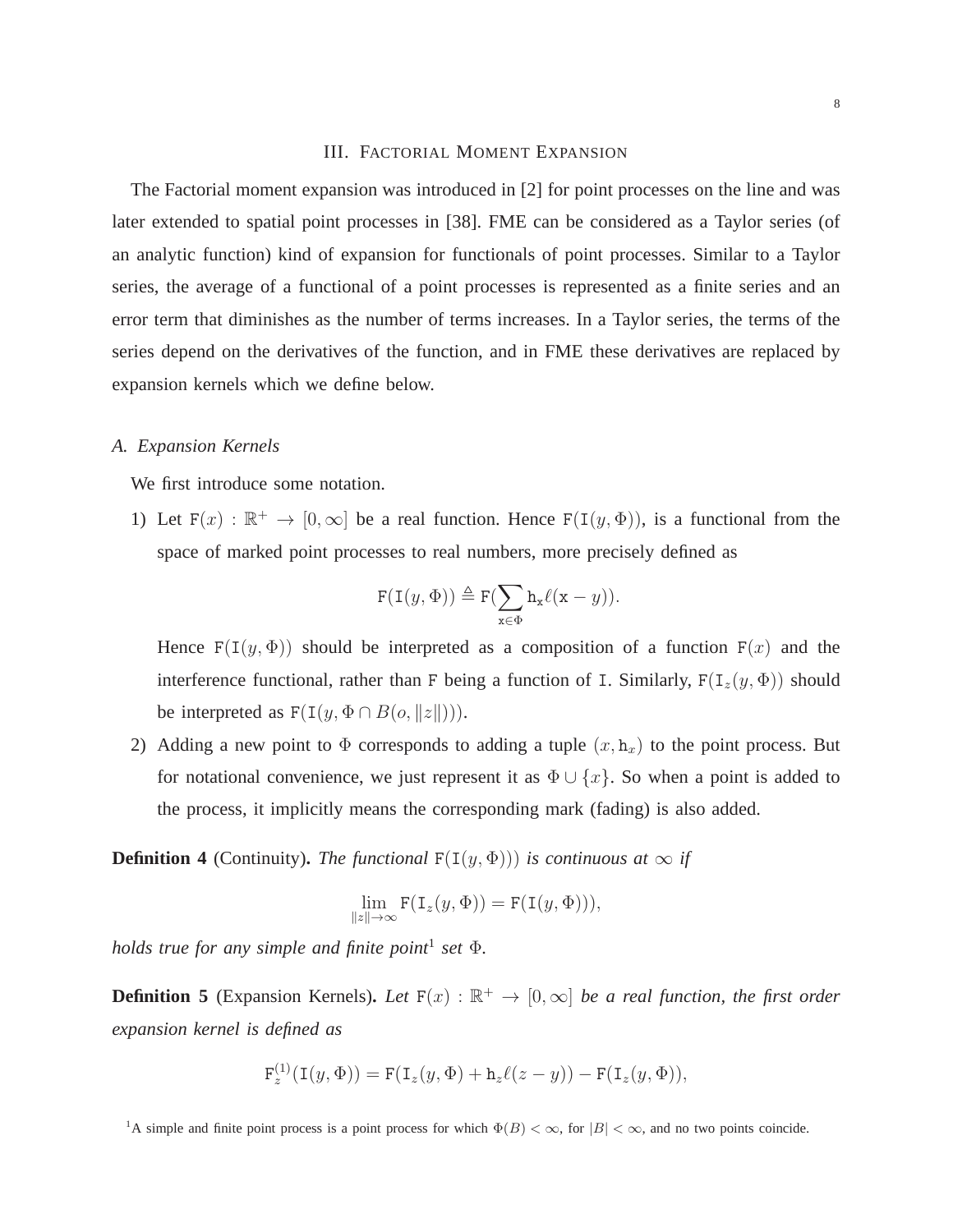*and the* n*-th order expansion kernel is defined by*

$$
\mathrm{F}_{z_1,\ldots,z_n}^{(n)}(\mathrm{I}(y,\Phi))=(\ldots(\mathrm{F}_{z_1}^{(1)})_{z_2}^{(1)}\ldots)_{z_n}^{(1)}(\mathrm{I}(y,\Phi)).
$$

As mentioned in Remark 2,  $F_{z_1,...,z_n}^{(n)}(I(y, \Phi))$  actually means  $F_{(h)}^{(n)}$  $\binom{n}{(\mathtt{h}_{z_1},z_1),...,( \mathtt{h}_{z_n},z_n)}(\mathtt{I}(y,\Phi)),\ i.e.,$ the kernel also involves the marks of the added points and not only the points. In this sense, even when applied to 0 (the point measure  $\Phi$  with zero mass), the kernel is random. For example,

$$
F_{z_1,z_2}^{(2)}(I(y,\Phi)) = F(I_{z_2}(y,\Phi))
$$
  
- F(I\_{z\_2}(y,\Phi) + h\_{z\_2}\ell(z\_2 - y)) - F(I\_{z\_2}(y,\Phi) + h\_{z\_1}\ell(z\_1 - y))  
+ F(I\_{z\_2}(y,\Phi) + h\_{z\_1}\ell(z\_1 - y) + h\_{z\_2}\ell(z\_2 - y)), z\_2 \preccurlyeq z\_1.

This expansion kernels can be written in a compact form [2]:

$$
\mathbf{F}_{z_1,\ldots,z_n}^{(n)}(\mathbf{I}(y,\Phi)) = \begin{cases} \sum_{j=0}^n (-1)^{n-j} \sum_{\Pi \in \{n\}} \mathbf{F}(\mathbf{I}_{z_n}(y,\Phi) + \sum_{i \in \Pi} \mathbf{h}_{z_i} \ell(z_i - y)), & z_n \preccurlyeq, \ldots, \preccurlyeq z_1, \\ 0, & \text{otherwise,} \end{cases}
$$
\n(5)

where  $\{ \begin{pmatrix} n \\ i \end{pmatrix}$  $\binom{n}{j}$  denotes the collection of all cardinality j subsets of  $\{1, \ldots, n\}$ . Furthermore the null-kernel is defined as,

$$
\mathbf{F}_{z_1,\ldots,z_n}^{(n)}(0) = \begin{cases} \sum_{j=0}^n (-1)^{n-j} \sum_{\Pi \in \{n \choose j} \} \mathbf{F}(\sum_{i \in \Pi} \mathbf{h}_{z_i} \ell(z_i - y)), & z_n \preccurlyeq, \ldots, \preccurlyeq z_1, \\ 0, & \text{otherwise,} \end{cases}
$$
(6)

Observe that  $F_{z_1,...,z_n}^{(n)}(0)$  is a random variable because of the added marks.

## *B. Factorial Moment Expansion of Interference Functionals*

The following theorem deals with the FME of interference functionals, and extends Theorem 3.2 in [2] for the reduced Palm measure and interference. Note that we state the theorem for a function of interference, although the main result holds for any functional of a point process. Let  $\mathbb{E}_{h_{x_1},...,h_{x_i}}$  denote the expectation with respect to the random variables  $h_{x_1},...,h_{x_i}$ .

**Theorem 1** (FME). Let  $F(I(y, \Phi))$  be be such that the functional is continuous at infinity, and *such that*

$$
\int_{\mathbb{R}^{2i}} \int_M \left| \mathbb{E}_{\mathbf{h}_{x_1},...,\mathbf{h}_{x_i}} \left[ F_{x_1,...,x_i}^{(i)} (\mathbf{I}(y,\phi)) \right] \right| \mathbb{P}_{o,x_1,...,x_i}^{(i+1)} (\mathrm{d}\phi) \varrho^{(i+1)}(\ x_1,...,x_i) \mathrm{d}x_1 ... \mathrm{d}x_i < \infty,\tag{7}
$$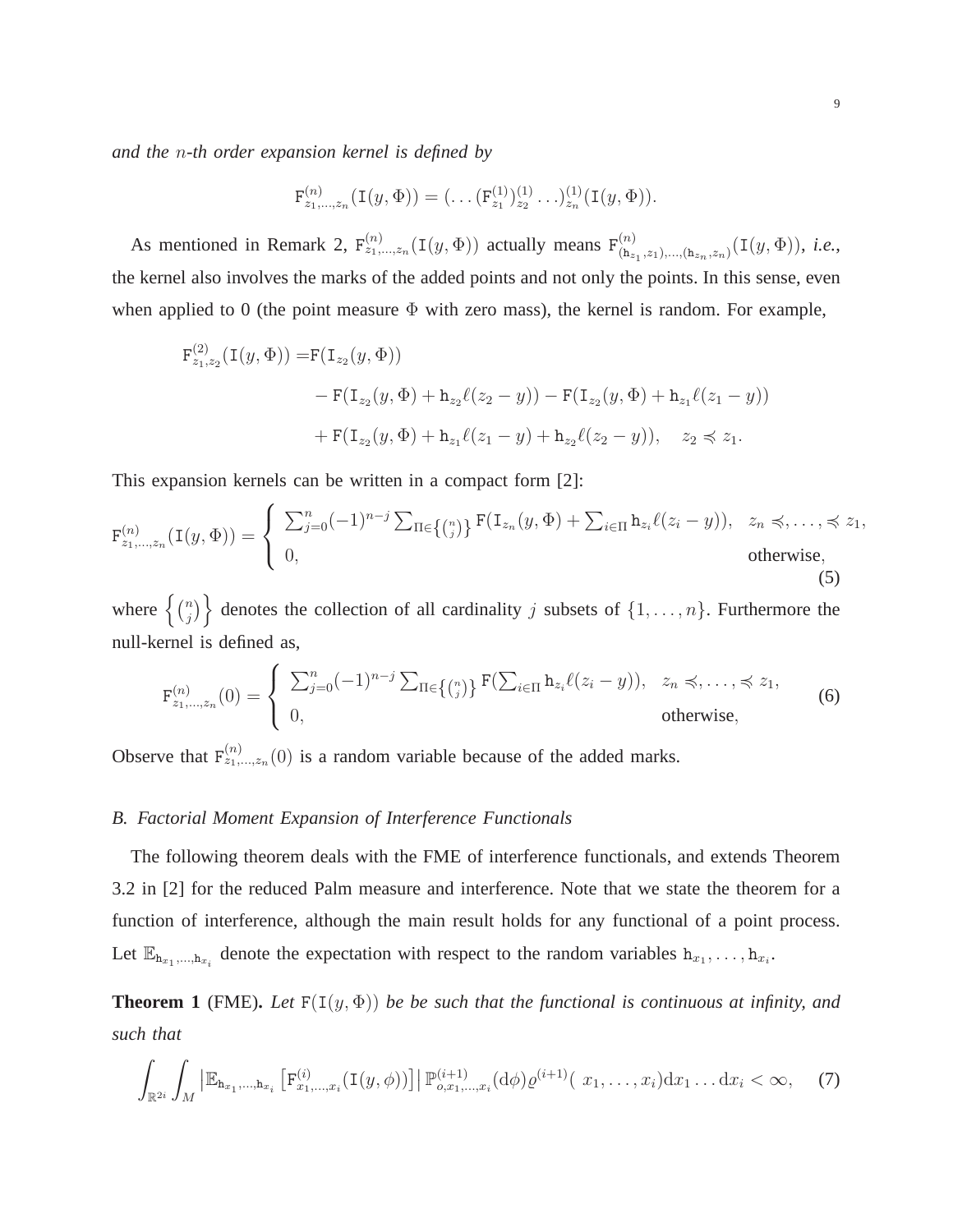*for*  $i = 1, ..., n + 1$ *. Then* 

$$
\mathbb{E}^{!o}F(I(y,\Phi)) = F(0) + \lambda^{-1} \sum_{i=1}^{n} \int_{\mathbb{R}^{2i}} \mathbb{E}_{h_{x_1},...,h_{x_i}} \left[ F_{x_1,...,x_i}^{(i)}(0) \right] \varrho^{(i+1)}(x_1,...,x_i) dx_1,...,dx_i
$$
  
+  $\lambda^{-1} \int_{\mathbb{R}^{2(n+1)}} \int_M \mathbb{E}_{h_{x_1},...,h_{x_{n+1}}} \left[ F_{x_1,...,x_{n+1}}^{(n+1)}(I(y,\phi)) \right] \mathbb{P}_{o,x_1,...,x_{n+1}}^{(n+2)}(d\phi) \varrho^{(n+2)}(x_1,...,x_{n+1}) dx_1 ... dx_{n+1}.$   
(8)

*Proof:* The proof follows the lines of Theorem 3.1 in [38]. The main difference is that while [38] deals with the FME of  $\mathbb{E}F(\mathbb{I}(y, \Phi))$ , we focus on the reduced Palm version  $\mathbb{E}^{\text{log}}F(\mathbb{I}(y, \Phi))$ . We present the proof in the Appendix. m.

In short, to use FME for interference functionals, it is necessary to verify two things:

- 1) the functional  $F(I(y, \Phi))$  is continuous at  $\infty$  as in Definition 4,
- 2) condition (7) is valid.

It is difficult to check condition (7) for a general point process, and hence we now provide simplified sufficient conditions that are easy to verify. We begin by providing an easily computable upper bound on (7) whose finiteness can be verified. The basic idea of the upper bound on the expansion kernels is simple, and can be easily illustrated for the case  $n = 1$ . The first order expansion kernel is given by

$$
\mathbf{F}_z^{(1)}(\mathbf{I}(y,\Phi)) = \mathbf{F}(\mathbf{I}_z(y,\Phi) + \mathbf{h}_z\ell(z-y)) - \mathbf{F}(\mathbf{I}_z(y,\Phi)).
$$

This can also be rewritten as

$$
\mathbf{F}_z^{(1)}(\mathbf{I}(y,\Phi)) = \mathbf{h}_z \ell(z-y) \int_0^1 \mathbf{F}'(\mathbf{I}_z(y,\Phi) + \tau \mathbf{h}_z \ell(z-y)) \mathrm{d}\tau,
$$

where  $F'(x) = \frac{dF(x)}{dx}$ . So if the derivative of  $F(x)$  is bounded for all x, then

$$
|\mathbf{F}_z^{(1)}(\mathbf{I}(y,\Phi))| \le ||\mathbf{F}'(x)||_{\infty} \mathbf{h}_z \ell(z-y).
$$

Hence the first order expansion kernel is controlled by the derivative of the function  $F(x)$ , and in a similar manner the supremum of the *n*-th order expansion kernel depends on the *n*-th derivative of the function  $F(x)$ , and this is made more precise in the following Theorem.

**Theorem 2.** Let the function  $F(x) : \mathbb{R}^+ \to [0, \infty)$  be a smooth function, with derivatives up to *order n bounded. For any*  $1 \leq k \leq n$  *and*  $1 \leq p_i \leq n$ ,  $p_i \in \mathbb{Z}$ ,  $i = 1, ..., k$ ,

$$
|\mathbf{F}_{x_1,\dots,x_n}^{(n)}(\mathbf{I}(y,\phi))| \le |\mathcal{F}_k| 2^{n-k} \prod_{i=1}^k \mathbf{h}_{x_{p_i}} \ell(x_{p_i} - y), \tag{9}
$$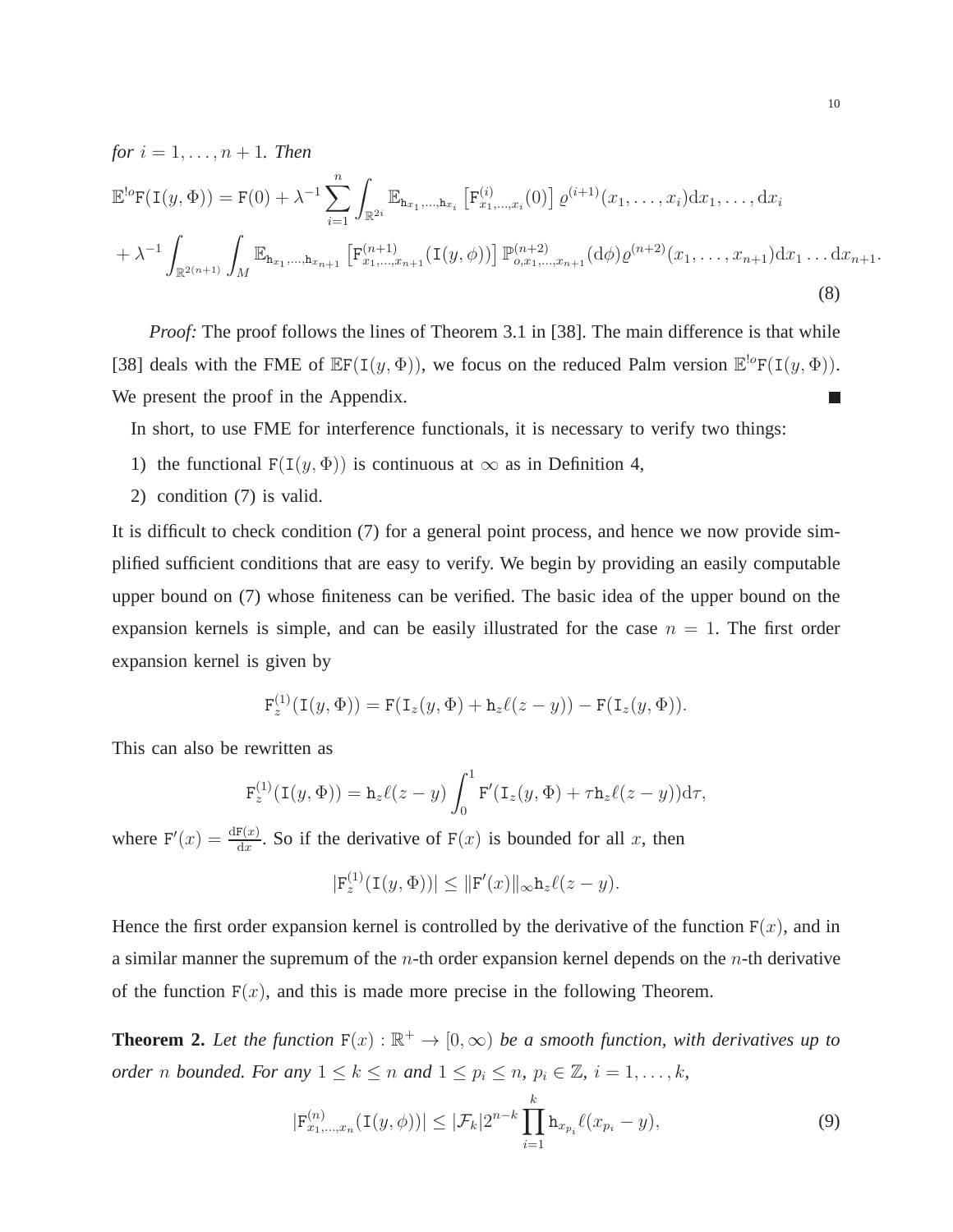*where*  $|\mathcal{F}_k| =$  ${\rm d}^k{\mathtt F}(x)$  $d^k x$  $\int_{-\infty}^{\infty}$ , where  $\|\cdot\|_{\infty}$  denotes the  $L^{\infty}$  norm<sup>2</sup>.

*Proof:* See Appendix B.

The following corollary combines all the inequalities provided by Threorem 2, and averages the fading.

## **Corollary 6.** *Let*

$$
\mathcal{F}_n^* = \max\{2^{n-k}|\mathcal{F}_k|, \quad 0 \le k \le n\},\tag{10}
$$

*then*

$$
|\mathbb{E}_{\mathbf{h}_{x_1},\dots,\mathbf{h}_{x_n}}[F_{x_1,\dots,x_n}^{(n)}(I(y,\phi))]| \leq \mathcal{F}_n^* \prod_{i=1}^n \int_0^1 \mathsf{G}\left(\frac{a}{\ell(x_i-y)}\right) da \leq \mathcal{F}_n^* \prod_{i=1}^n \min\left\{1, \mathbb{E}[\mathbf{h}]\ell(x_i-y)\right\},\tag{11}
$$

*where*  $G(x)$  *is the CCDF of the fading random variable* h.

*Proof:* From the definition of  $\mathcal{F}_n^*$ , and from Theorem 2, for any  $1 \leq p_i \leq n$ , and  $k \leq n$ ,

$$
|\mathbf{F}_{x_1,...,x_n}^{(n)}(\mathbf{I}(y,\phi))| \leq \mathcal{F}_n^* \prod_{i=1}^k \mathbf{h}_{x_{p_i}} \ell(x_{p_i} - y).
$$

Since  $\min\{1, b\} \min\{1, a\} = \min\{1, a, b, ab\}$ , and using the above inequality for all k and all product combinations of  $x_i$ , we obtain

$$
|\mathbf{F}_{x_1,...,x_n}^{(n)}(\mathbf{I}(y,\phi))| \leq \mathcal{F}_n^* \prod_{i=1}^n \min \{1, \mathbf{h}_{x_i} \ell(x_i - y)\}.
$$

Since  $|\mathbb{E}_{h_{x_1},...,h_{x_n}}[F_{x_1,...,x_n}^{(n)}(I(y,\phi))]| \leq \mathbb{E}_{h_{x_1},...,h_{x_n}}[|F_{x_1,...,x_n}^{(n)}(I(y,\phi))|]$ , and from the independence of  $h_{x_i}$ ,

$$
|\mathbb{E}_{\mathbf{h}_{x_1},\mathbf{h}_{x_n}}[\mathbf{F}_{x_1,\dots,x_n}^{(n)}(\mathbf{I}(y,\phi))]| \leq \mathcal{F}_n^* \prod_{i=1}^n \mathbb{E}_{\mathbf{h}_{x_i}} \min\left\{1, \mathbf{h}_{x_i}\ell(x_i-y)\right\}.
$$
 (12)

The average

$$
\mathbb{E}_{\mathbf{h}_{x_i}}[\min\{1,\mathbf{h}_{x_i}\ell(x_i-y)\}]=\int_0^\infty \mathbb{P}\left(\min\{1,\mathbf{h}_{x_i}\ell(x_i-y)\}>a\right)da
$$

$$
=\int_0^1 \mathsf{G}\left(\frac{a}{\ell(x_i-y)}\right)da.
$$

 $2||f||_{\infty} = \inf \{a \geq 0 : L(x : |f(x)| > a) = 0\}$ , and L is the Lebesgue measure [39].

П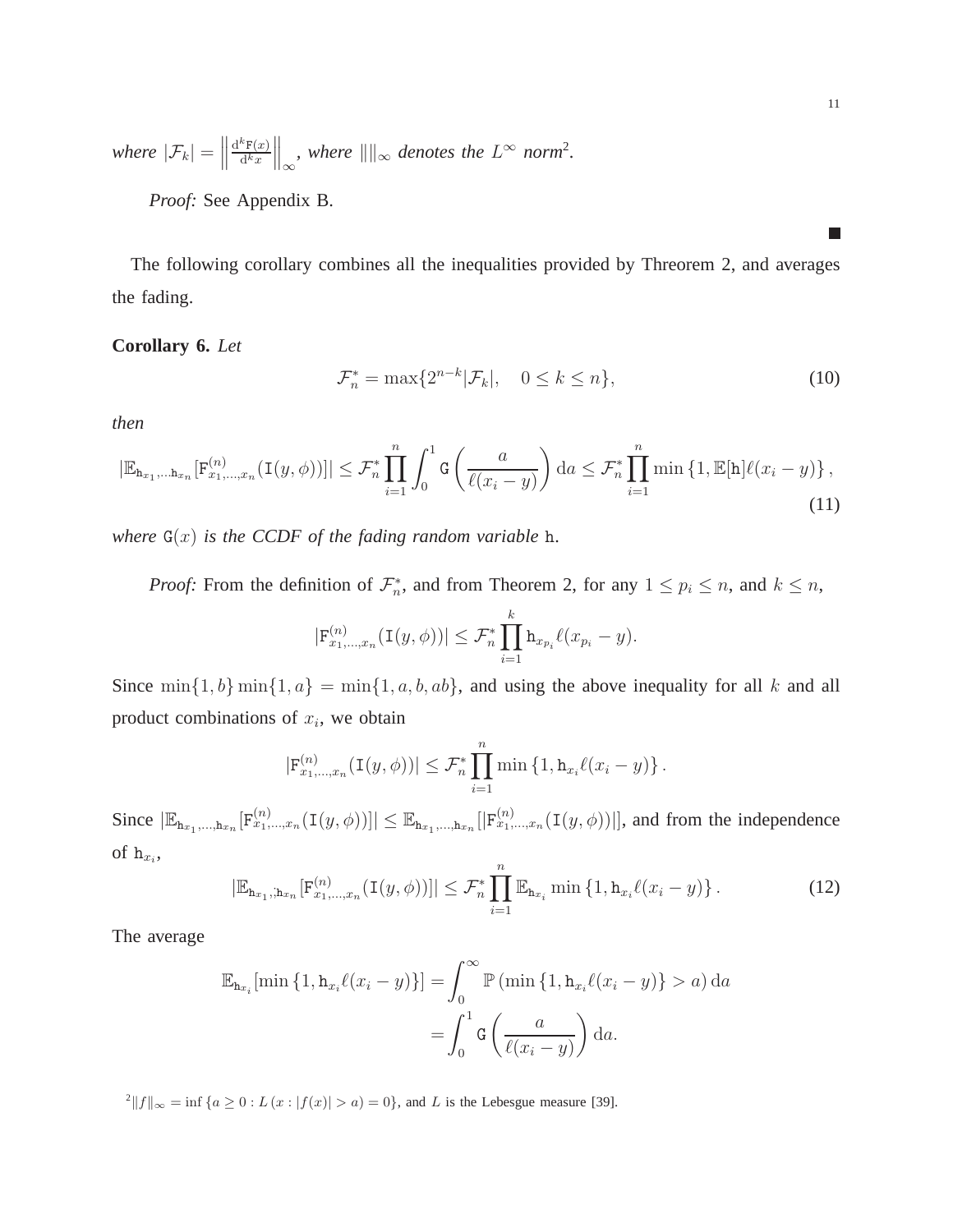Alternatively, using the fact  $\mathbb{E}[\min\{x, y\}] \leq \min\{\mathbb{E}[x], \mathbb{E}[y]\}$  and from (12) we obtain the other bound.  $\mathcal{L}_{\mathcal{A}}$ 

The continuity of the functional at infinity is simpler and is stated in the next lemma.

**Lemma 1.** *If*  $F(x) : \mathbb{R}^+ \to \mathbb{R}^+$  *is a continuous function, then the functional*  $F(I(y, \Phi))$  *is continuous at infinity as in Definition 4.*

*Proof:* From the continuity of F we have

$$
\lim_{\|z\|\to\infty} \mathbf{F}\left(\sum_{\mathbf{x}\in\Phi\cap B(o,\|z\|)} \mathbf{h}_{\mathbf{x}}\ell(\mathbf{x}-y)\right)=\mathbf{F}\left(\lim_{\|z\|\to\infty} \sum_{\mathbf{x}\in\Phi\cap B(o,\|z\|)} \mathbf{h}_{\mathbf{x}}\ell(\mathbf{x}-y)\right),
$$

and the result follows from the monotone convergence theorem [39].

## IV. FME OF SUCCESS PROBABILITY

In this section, we obtain a series expansion of the success probability using Theorem 1. Each node  $x \in \Phi$  is associated with a receiver  $r(x)$  at a distance R in a random direction. The success probability of a typical source destination link is

$$
P_s = \mathbb{P}^{!o}(\text{SINR}(o, r(o)) > \theta),\tag{13}
$$

where,

$$
\text{SINR}(o, r(o)) = \frac{W_{sd}\ell(R)}{I(r(o), \Phi) + W_o},
$$

and  $N_0$  is the noise power at the receiver, and  $W_{sd}$  is the fading<sup>3</sup> between the source destination pair. For this paper we assume  $W_{sd}$  is independent of  $I(r(o))$ , although the case of  $g(I(r(o))$ , where  $g(x)$  is a random function dependent on  $W_{sd}$ , can be dealt with in a similar manner. Hence the success probability is

$$
P_s = \mathbb{P}^{lo}(\text{SINR}(o, r(o)) > \theta)
$$
  
= 
$$
\mathbb{P}^{lo} \left( \frac{W_{sd}\ell(R)}{I(r(o), \Phi) + N_o} > \theta \right)
$$
  
= 
$$
\mathbb{E}^{lo}F(\nu N_o + \nu I(r(o), \Phi)),
$$
 (14)

where  $\nu = \theta/\ell(R)$  and  $F(x)$  is the CCDF of the random variable W<sub>sd</sub>. The following theorem provides a series expansion of Ps.

m.

<sup>&</sup>lt;sup>3</sup>W<sub>sd</sub> may also represent the power received by from a source by its destination at a distance x such that  $\ell(x) = 1$ .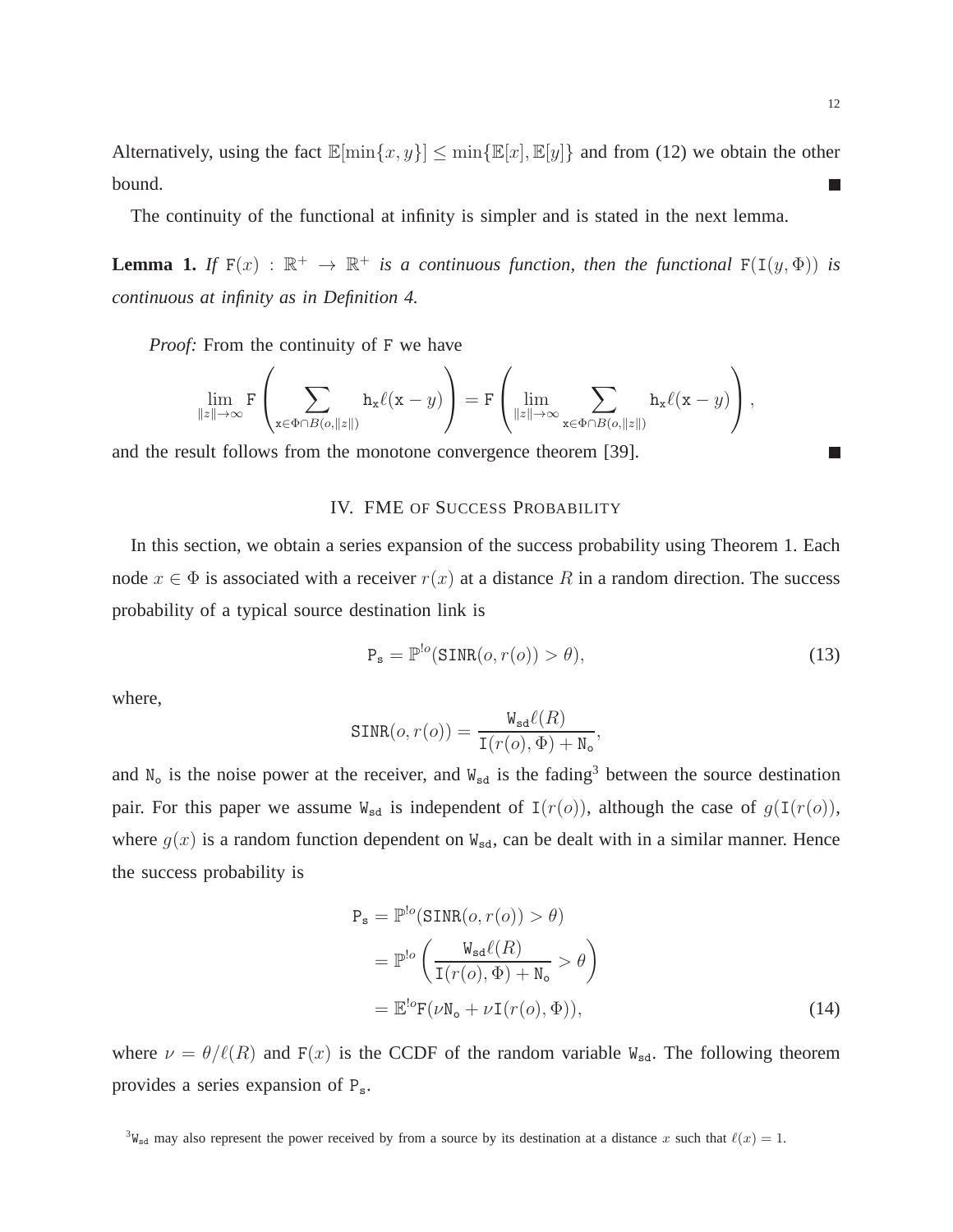**Theorem 3.** Let  $\Phi$  be a stationary point process of transmitters of density  $\lambda$  such that the product *densities are finite and such that*

$$
\lambda^{-1} \mathcal{F}_{i}^{*} \int_{\mathbb{R}^{2i}} \prod_{k=1}^{i} \min \left\{ 1, \mathbb{E}[\mathbf{h}] \ell(x_{k} - r(o)) \right\} \varrho^{(i+1)}(x_{1}, \dots, x_{i}) \mathrm{d}x_{1} \dots \mathrm{d}x_{i} < \infty, \tag{15}
$$

*for*  $1 \leq i \leq n+1$ *, where*  $\mathcal{F}_{i}^{*} = \max \left\{ 2^{i-k} \middle\|$  $d^k F(\nu N_0 + \nu x)$  $d^k x$  $\Big\|_{\infty}$ ,  $0 \leq k \leq i$ , *Then,*  $P_s = F(\nu N_o) + \lambda^{-1} \sum_{n=1}^{n}$  $i=1$ Z  $\int_{\mathbb{R}^{2i}} \mathbb{E}_{\mathbf{h}_{x_1},...,\mathbf{h}_{x_i}} \left[ \mathbf{F}_{x_1,...,x_i}^{(i)}(\nu \mathbf{N_o}) \right] \varrho^{(i+1)}(x_1,\ldots,x_i) \mathrm{d}x_1,\ldots,\mathrm{d}x_i + \mathrm{Err}(\lambda,n),$ (16)

*and,*

$$
|\operatorname{Err}(\lambda, n)| \leq \frac{\lambda^{-1} \mathcal{F}_{n+1}^*}{(n+1)!} \int_{\mathbb{R}^{2(n+1)}} \prod_{k=1}^{n+1} \min \left\{ 1, \mathbb{E}[\mathbf{h}] \ell(x_k - r(o)) \right\} \varrho^{(n+2)}(x_1, \dots, x_{n+1}) \mathrm{d} x_1 \dots \mathrm{d} x_{n+1}.
$$

*Proof:* Follows from Theorem 1 and Corollary 6. The  $(n + 1)!$  in the error term results from integrating over the entire domain and not a cone. П

The condition (15) is a sufficient condition that is easy to verify, but not a necessary one. In the following subsections we provide various examples to illustrate the application of Theorem 3.

## *A. Poisson point process (PPP)*

As noted in Section II, the interference in a network with PPP distribution of nodes has been analyzed extensively, and the success probability has been obtained for different fading models. In this subsection we shall compare the existing results with the approximation obtained by the FME. We assume that the underlying transmitter nodes  $\Phi$  form a PPP of density  $\lambda$ . For a PPP, the product densities are [1]

$$
\varrho^{(n+1)}(x_1,\ldots,x_n)=\lambda^{n+1},
$$

and can easily be obtained from the independence properties. As mentioned earlier, Rayleigh fading, *i.e.*, h  $\sim$  exp(1), is easy to deal with analytically using the Laplace transform of the interference. We begin with the FME of  $P_s$  in a PPP network with Rayleigh fading.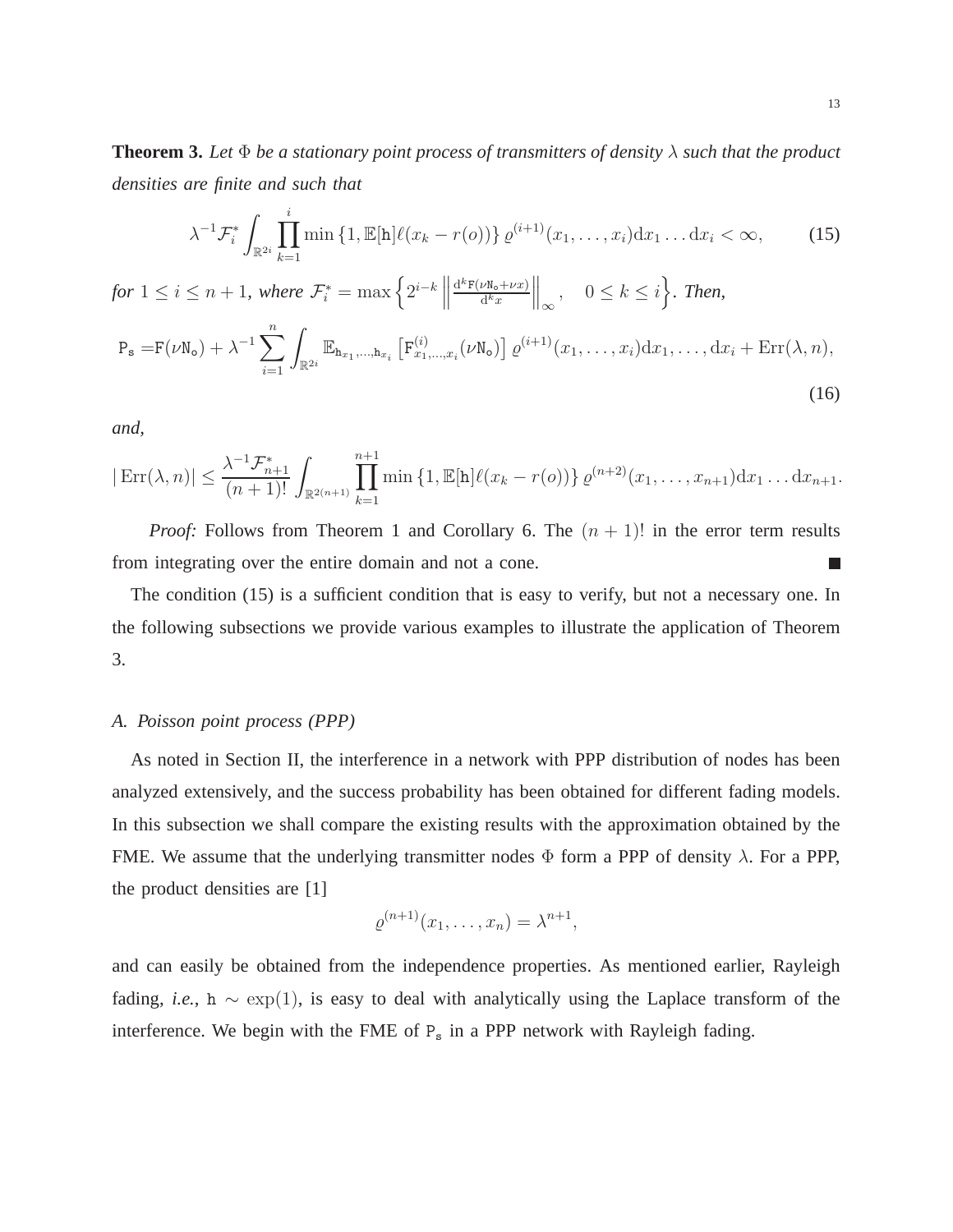1) Rayleigh Fading: When the small-scale fading is Rayleigh distributed, h and W<sub>sd</sub> are exponentially distributed. Since  $W_{sd}$  is exponentially distributed with unit mean, from (14) the outage probability is given by

$$
P_s = \mathbb{E}^{!o} \exp(-\nu \mathbb{N}_o - \nu \mathbb{I}(r(o), \Phi)),
$$

and hence  $F(x) = \exp(-\nu \mathbb{N}_{0} - \nu x)$ . Hence to evaluate the FME in (16), it is necessary to evaluate the average of the *n*-th order expansion kernels with respect to fading  $\mathbb{E}_{h_{z_1},...,h_{z_n}}[F_{z_1,...,z_n}^{(n)}(0)]$ . For  $n=1,$ 

$$
\mathbb{E}_{\mathtt{h}_{z_1}}[F_{z_1}^{(n)}(0)] = \mathbb{E}_{\mathtt{h}_{z_1}} \exp \left(-\nu \mathtt{N_o} - \nu \mathtt{h}_{z_1} \ell(x-r(o))\right) - \exp \left(-\nu \mathtt{N_o}\right),
$$

and since  $h_{z_1}$  is exponentially distributed,

$$
\mathbb{E}_{\mathbf{h}_{z_1}}[\mathbf{F}_{z_1}^{(n)}(0)] = \frac{\exp(-\nu \mathbf{N}_0)}{1 + \nu \ell(z_1 - r(o))} - \exp(-\nu \mathbf{N}_0) = \frac{-\exp(-\nu \mathbf{N}_0)}{1 + \nu^{-1} \ell(z_1 - r(o))^{-1}}.
$$

Similarly, the n-th order expansion kernel can be easily shown to be equal to

$$
\mathbb{E}_{\mathbf{h}_{z_1},\dots,\mathbf{h}_{z_n}}[\mathbf{F}_{z_1,\dots,z_n}^{(n)}(0)] = \begin{cases} (-1)^n \exp(-\nu \mathbf{N}_o) \prod_{i=1}^n \Delta(z_i), & z_n \preccurlyeq, \dots, \preccurlyeq z_1, \\ 0, & \text{otherwise,} \end{cases}
$$
(17)

where

$$
\Delta(x) = \frac{1}{1 + \nu^{-1} \ell(x - r(o))^{-1}}.
$$

To use Theorem 3, we have to first verify the finiteness of the integral in (15). Since  $F(x) =$  $\exp(-\nu x - \nu N_o)$ , all its derivatives are well behaved and bounded and hence  $\mathcal{F}_i^* < \exp(-\nu N_o)(2\nu)^i$ for all  $i$ . The condition (15) can be simplified to checking the finiteness of

$$
\lambda^{i} \mathbf{F}_{i}^{*} \left( \int_{\mathbb{R}^{2}} \min \left\{ 1, \ell(x) \right\} \mathrm{d}x \right)^{i},
$$

which is finite since  $\min\{1, \ell(x)\}\$ is a well behaved function. Hence using Theorem 3, it follows that

$$
P_{s} = \exp(-\nu N_{o}) \sum_{i=0}^{n} \frac{(-\lambda)^{i}}{i!} \left( \int_{\mathbb{R}^{2}} \Delta(x) dx \right)^{i} + \text{Err}(\lambda, n).
$$

We get the *i*! in the denominator since  $\mathbb{E}_{h_{z_1},...,h_{z_n}}[F^{(n)}_{z_1,...,z_n}(0)]$  is defined only on the simplex  $z_n \leq \ldots \leq z_1$ , while the integration is over the complete domain. The error term is bounded by

$$
|\operatorname{Err}(\lambda, n)| \le \frac{(2\nu\lambda)^{n+1}}{(n+1)!} \exp(-\nu \mathbf{N}_o) \left(\int_{\mathbb{R}^2} \min\left\{1, \ell(x)\right\} dx\right)^{n+1} = \Theta(\lambda^{n+1}).\tag{18}
$$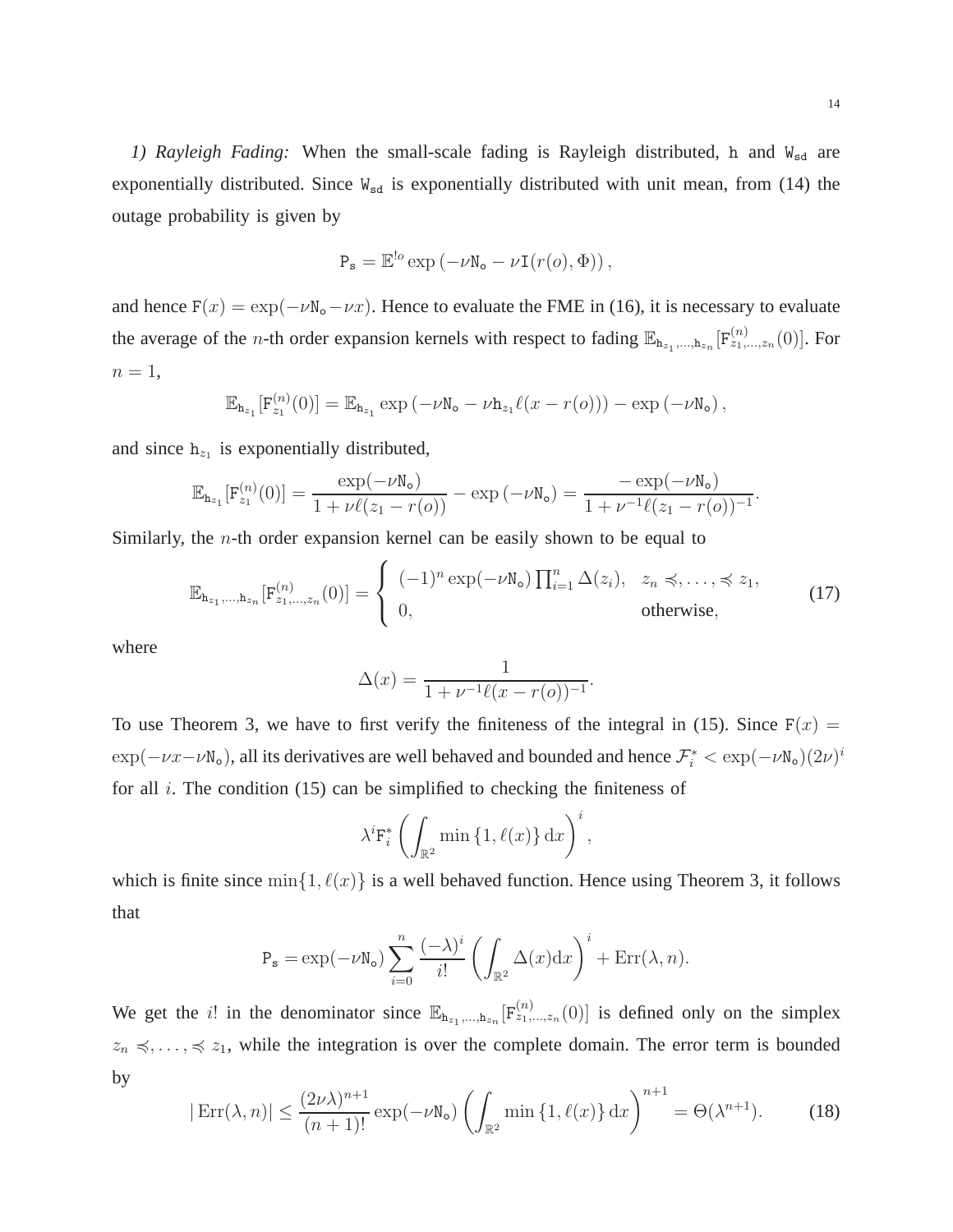

Fig. 1. Illustration of the FME approximation with increasing number of terms, for  $\alpha = 4$  and  $\nu = 1$ . We observe that the approximation gets better with increasing terms.

The error term tends to zero as  $n \to 0$  because of the  $(n+1)!$  in the denominator. We also observe that the error term gets smaller as the noise  $N<sub>o</sub>$  increases. This is because as the noise power increases, the interference has smaller influence on the outage probability, and a fewer terms of the FME suffice for a good approximation. The exact outage analysis in a Poisson network is obtained in [5] using the probability generating functional, and the success probability is

$$
P_s = \exp(-\nu N_o) \exp\left(-\lambda \int_{\mathbb{R}^2} \Delta(x) dx\right) = \exp(-\nu N_o) \sum_{i=0}^{\infty} \frac{(-\lambda)^i}{i!} \left(\int_{\mathbb{R}^2} \Delta(x) dx\right)^i,
$$

and we observe that FME provides the exact expansion. Analytically for a PPP, the difficult part of the FME is to obtain the expansion kernels since the number of terms in the  $n$ -th order expansion kernel grows exponentially with  $n$ . In Fig. 1, the FME is plotted for different orders, *i.e.*, *n* for  $\alpha = 4$ ,  $N_o = 0$ , and  $\nu = 1$ .

*2) Nakagami-m fading:* In the case of Nakagami-m fading, the CCDF of the fading is

$$
F(x) = \frac{\Gamma(m, mx)}{\Gamma(m)}.
$$

The expansion kernels do not have a simple form as in the case of Rayleigh fading. We now obtain the expansion kernels up to order 2 for the case of the singular path loss model  $\ell(x) = ||x||^{-\alpha}$ ,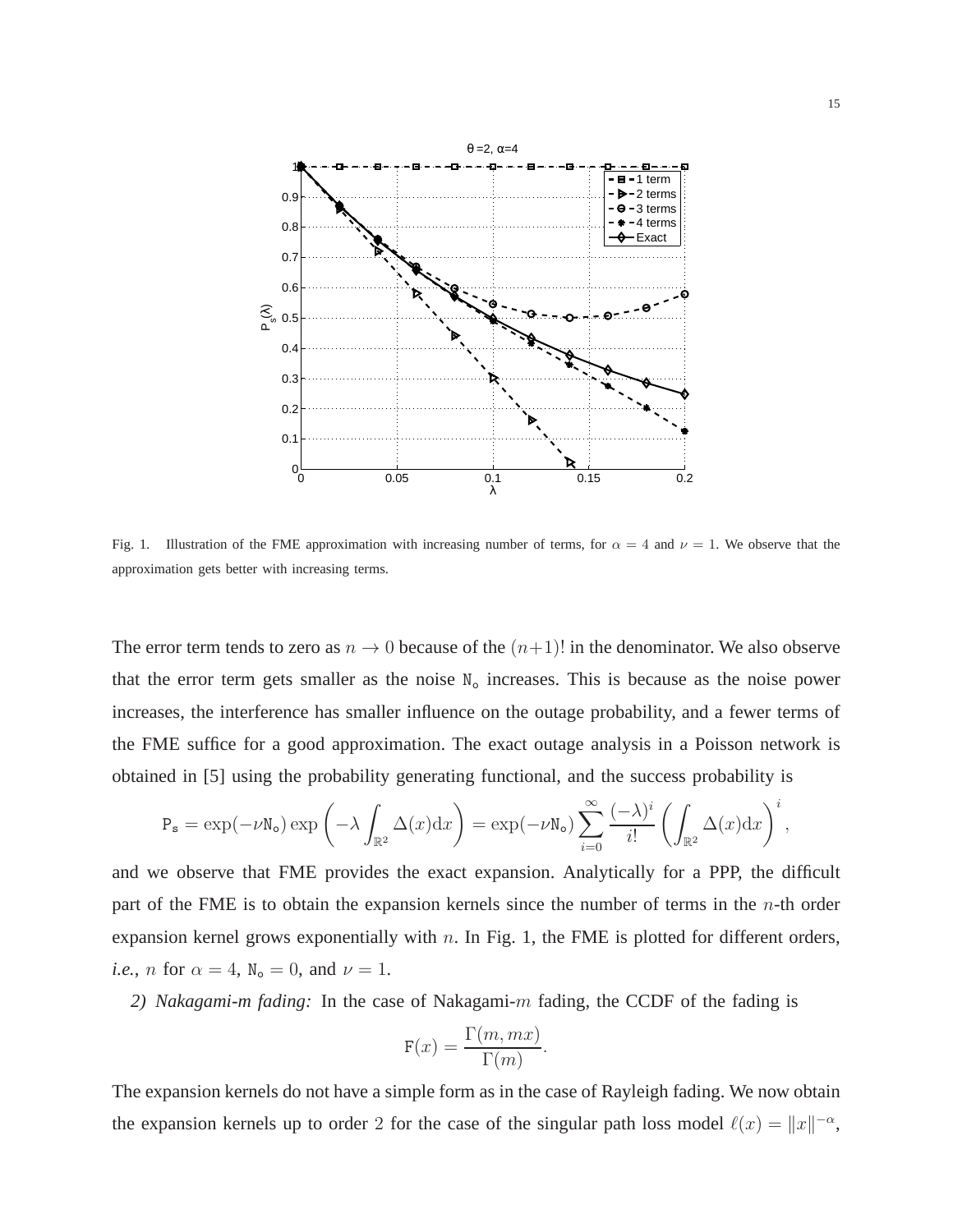| $m=2$ | $\frac{2\pi^4(\alpha-4)(\alpha+2)^2\csc^2\left(\frac{2\pi}{\alpha}\right)}{\lambda^2\nu-\frac{4}{\alpha}}$                       |
|-------|----------------------------------------------------------------------------------------------------------------------------------|
| $m=3$ | $\frac{2\pi^4(\alpha-4)(\alpha-2)(\alpha+1)^2(\alpha+2)^2\csc^2\left(\frac{2\pi}{\alpha}\right)}{\lambda^2\nu-\frac{4}{\alpha}}$ |
| $m=4$ | $2\pi^4(\alpha-4)(\alpha-2)(\alpha+1)^2(\alpha+2)^2(3\alpha-4)(3\alpha+2)^2\csc^2(\frac{2\pi}{\alpha})$                          |

#### TABLE I

THE THIRD TERM IN THE FME, *i.e.*,  $\frac{\lambda^2}{2}$  $\frac{\lambda^2}{2}\int_{\mathbb{R}^2}\int_{\mathbb{R}^2} \mathbb{E}_{\mathtt{h}_{z_1}\mathtt{h}_{z_2}}[ \mathrm{F}^{(2)}_{z_1,z_2}(0) ]\mathrm{d}z_1\mathrm{d}z_2$  for different  $m$ 

and no noise, *i.e.*,  $N_0 = 0$ . For the other cases, numerical methods have to be employed to obtain the expansion kernels.

$$
\mathbb{E}_{\mathbf{h}_{z_1}}[F_{z_1}^{(1)}(0)] = \mathbb{E}_{\mathbf{h}_{z_1}}F(\nu \mathbf{h}_{z_1}\ell(x - r(o))) - 1.
$$
 (19)

So the first order term of the FME series is given by

$$
\lambda \int_{\mathbb{R}^2} \left[ \mathbb{E}_{\mathtt{h}_{z_1}} \mathbf{F}\left(\nu \mathtt{h}_{z_1} \Vert (x - r(o) \Vert^{-\alpha}\right) - 1 \right] dx.
$$

Using simple substitutions it is equal to

$$
\mathbb{E}[\mathbf{h}^{2/\alpha}]\lambda \int_{\mathbb{R}^2} \left[ \mathbf{F}\left(\nu \|x\|^{-\alpha}\right) - 1 \right] \mathrm{d}x = \frac{\pi \Gamma\left(m - \frac{2}{\alpha}\right) \Gamma\left(m + \frac{2}{\alpha}\right)}{\Gamma(m)^2}.
$$

So the FME with two terms is

$$
P_s = 1 - \lambda \nu^{-\frac{2}{\alpha}} \frac{\pi \Gamma \left( m - \frac{2}{\alpha} \right) \Gamma \left( m + \frac{2}{\alpha} \right)}{\Gamma(m)^2} + \text{Err}(\lambda, 1). \tag{20}
$$

In this case, the error is bounded by

$$
|\operatorname{Err}(\lambda, 1)| \le 2(\nu\lambda)^2 \left( \int_{\mathbb{R}^2} \min\left\{1, \ell(x)\right\} dx \right)^2.
$$

This error bound can be improved by using the alternative bound in Corollary 6. More terms in the series can be computed to have a better approximation of the error probability. For example the term corresponding to  $\mathbb{E}_{h_{z_1}h_{z_2}}[F^{(2)}_{z_1,z_2}(0)]$  for different m are given in Table I and the term corresponding to  $\mathbb{E}_{h_{z_1}h_{z_2}h_{z_3}}[F^{(3)}_{z_1,z_2,z_3}(0)]$  are given in Table II. In Fig. 2, the approximations provided by FME with different number of terms is plotted for  $m = 2$  and  $m = 3$ .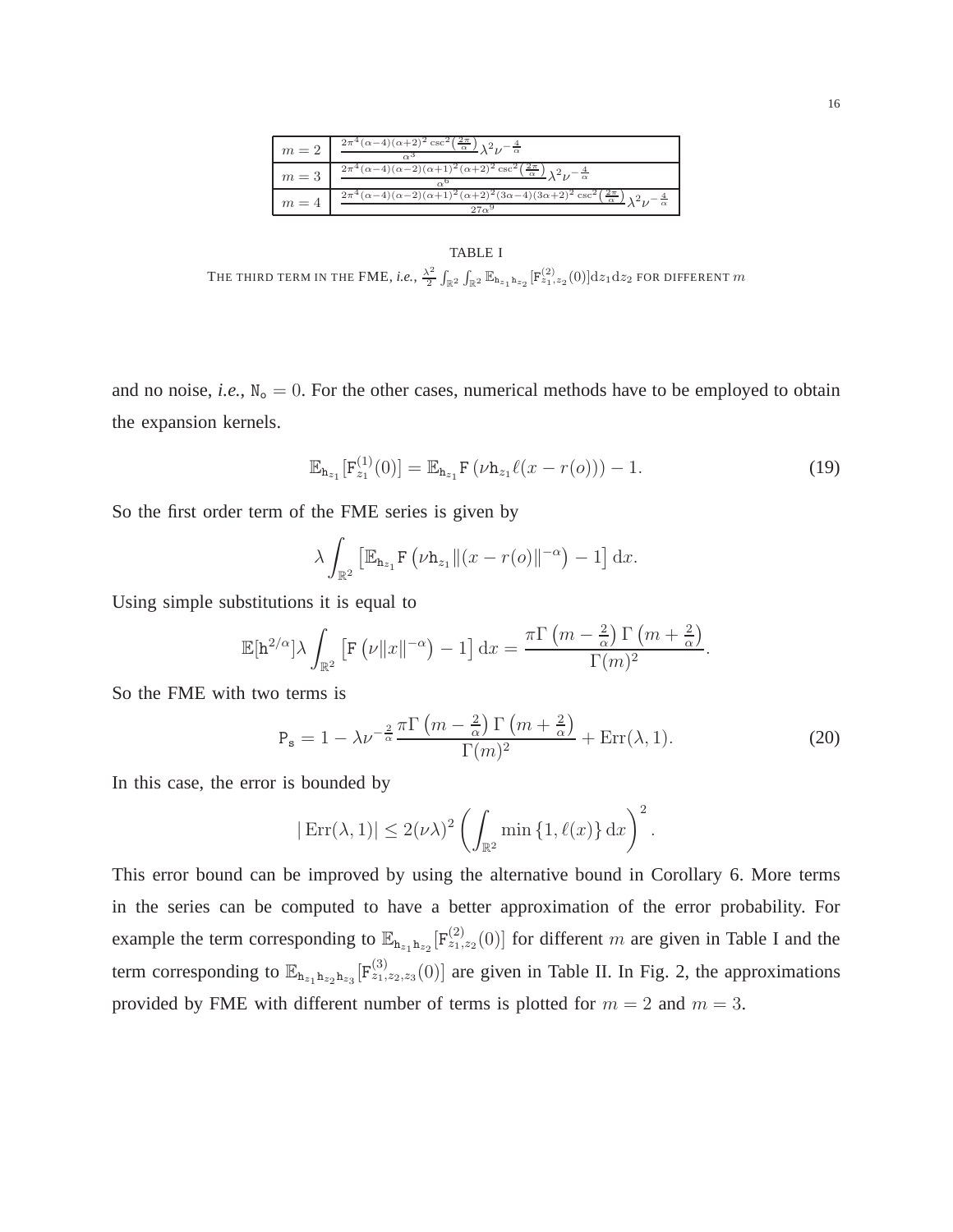| $m=2$ | $-\frac{4\pi^{6}(\alpha-6)(\alpha+2)^{3}\csc^{3}(\frac{2\pi}{\alpha})}{\lambda^{3}\nu-\frac{6}{\alpha}}$                                     |
|-------|----------------------------------------------------------------------------------------------------------------------------------------------|
| $m=3$ | $-\frac{4\pi^{6}(\alpha-6)(\alpha-3)(\alpha+1)^{3}(\alpha+2)^{3}\csc^{3}(\frac{2\pi}{\alpha})}{\lambda^{3}\nu^{-\frac{6}{\alpha}}}$          |
| $m=4$ | $\frac{4\pi^6(\alpha-6)(\alpha-3)(\alpha-2)(\alpha+1)^3(\alpha+2)^3(3\alpha+2)^3\csc^3(\frac{2\pi}{\alpha})}{\lambda^3\nu-\frac{6}{\alpha}}$ |

#### TABLE II

THE FOURTH TERM IN THE FME, *i.e.*,  $\frac{\lambda^3}{6}$  $\frac{R^3}{6}\int_{\mathbb{R}^2}\int_{\mathbb{R}^2}\int_{\mathbb{R}^2}\mathbb{E}_{\mathtt{h}_{z_1}\mathtt{h}_{z_2}\mathtt{h}_{z_3}}[\mathtt{F}^{(3)}_{z_1,z_2,z_3}(0)]\mathrm{d}z_1\mathrm{d}z_2\mathrm{d}z_3$  for different  $m$ 



Fig. 2. Illustration of the FME approximation with increasing number of terms, for  $\alpha = 5$  and  $\nu = 1$ . The left figure corresponds to  $m = 2$  while the right figure corresponds to  $m = 3$ .

*3) Log-Normal Shadowing:* Log-Normal shadowing is commonly used to model large scale fluctuations in the channel, and the CCDF of the fading is given by

$$
F(x) = \frac{1}{2} - \frac{1}{2} \text{erf}\left(\frac{\log(x) - \mu}{\sqrt{2\sigma^2}}\right).
$$

Neglecting noise, we obtain the first term of the FME as

$$
P_s = 1 - 2\pi e^{\frac{4\sigma^2 - 4\alpha\mu}{\alpha^2}} \nu^{2/\alpha} \lambda + \text{Err}(\lambda, 2).
$$

The other terms have to be obtained using numerical methods.

## *B. Outage in the Matern hard core process (CSMA) ´*

The spatial distribution of the transmitters that concurrently transmit in a CSMA network is difficult to determine, but the transmitting set can be closely approximated by a modified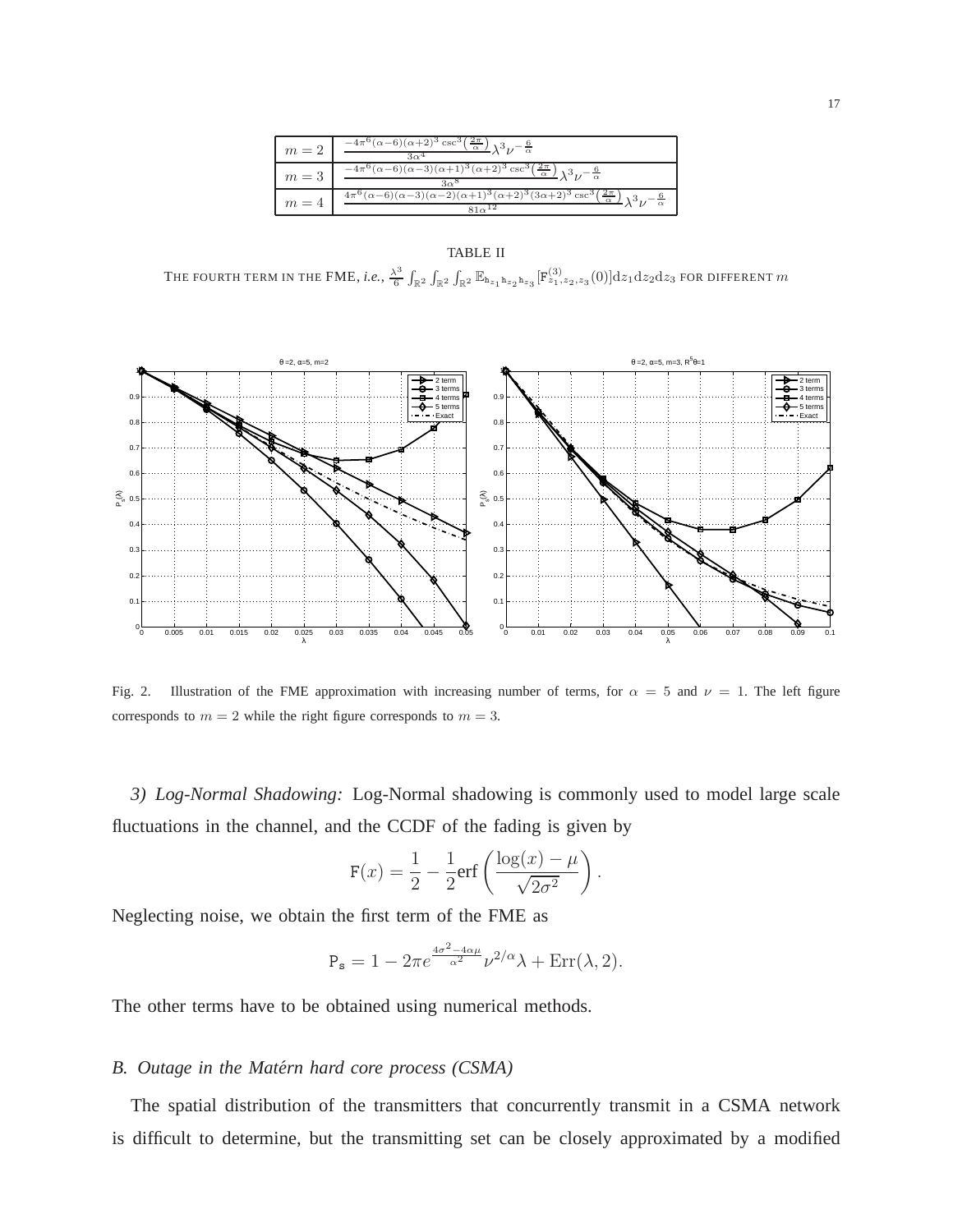Matérn hard-core processes [19]. We start with a Poisson point process  $\Psi$  of unit density. To each node  $x \in \Psi$ , we associate a mark  $m_x$ , a uniform random variable in [0, 1]. The contention neighborhood of a node  $x$  is the set of nodes which result in an interference power of at least P at x, *i.e.*,

$$
\bar{\mathcal{N}}(\mathbf{x}) = \{ \mathbf{y} \in \Psi : \mathbf{h}_{\mathbf{y}\mathbf{x}} \ell(\mathbf{y} - \mathbf{x}) > \mathbf{P} \}. \tag{21}
$$

A node  $x \in \Psi$  belongs to the final CSMA transmitting set if

$$
m_{x} < m_{y}, \quad \forall y \in \mathcal{N}(x).
$$

The average number of nodes in the contention neighborhood of  $x \in \Psi$ , does not depend on the location x by the stationarity of  $\Psi$  and is equal to [19]

$$
\mathcal{N} = \mathbb{E}[\bar{\mathcal{N}}(x)] = 2\pi \int_0^\infty \mathbf{F} \left( \mathbf{P}\ell(x)^{-1} \right) dx,
$$

where  $F(x)$  is the CCDF of the fading distribution. The density of the modified Matérn process  $\Phi$  is equal to

$$
\lambda = \left(\frac{1 - \exp(-\mathcal{N})}{\mathcal{N}}\right). \tag{22}
$$

The next Lemma from [19], provides the higher order product densities of the CSMA transmitting set.

**Lemma 2.** *The n-th order product density of the modified Matérn hard core process is* 

$$
\varrho^{(n)}(y_1, \ldots, y_{n-1}) = n! \int_{[0,1]^n} \mathbf{1}(0 \le t_1 \le \ldots \le t_n \le 1) f(t_1, \ldots, t_n) dt_1 \ldots dt_n,
$$

*where*

$$
f(t_1, ..., t_n) = \exp \left\{ - \sum_{J \subset \{1, ..., n\}} (-1)^{\#J+1} t_{\min_{i \in J}} \int_{\mathbb{R}^2} \prod_{i \in J} \mathbf{F}(\mathbf{P}\ell(x - y_i)^{-1}) dx \right\}
$$

$$
\cdot \prod_{j=1}^n \prod_{i < j} \left( 1 - \mathbf{F} \left( \mathbf{P}\ell(y_i - y_j)^{-1} \right) \right),
$$

*with the convention*  $y_n = 0$ .

Using these product densities, a simple sufficient condition for the FME to hold true is provided in the next Lemma.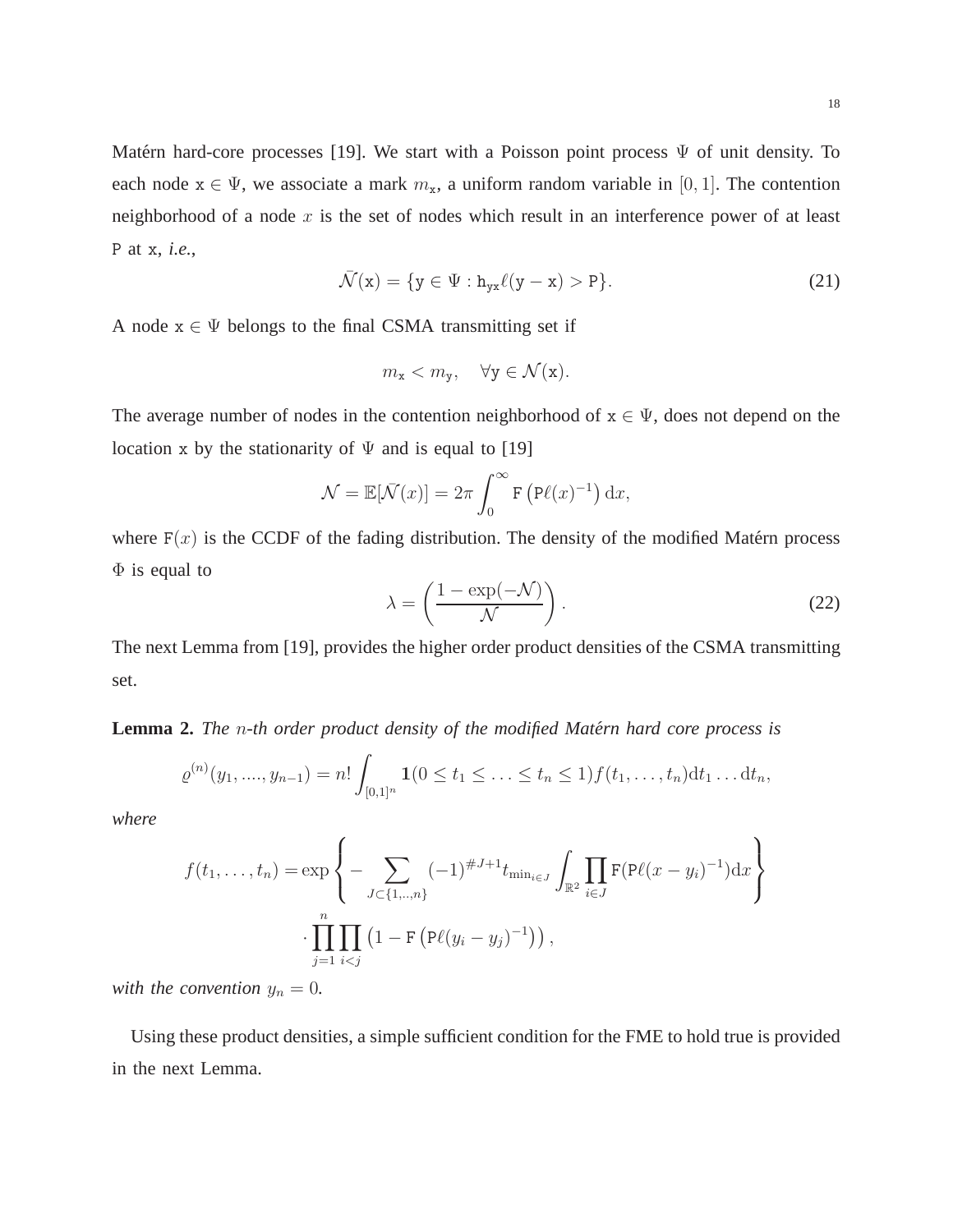**Lemma 3.** If  $\mathcal{F}_i^* < \infty$ , then the FME expansion holds true for the modified Matérn hard core *process and*

$$
|\operatorname{Err}(\lambda, n)| \le \frac{\mathcal{NF}_{n+1}^*}{(n+1)!(1 - \exp(-\mathcal{N}))} \left( \int_{\mathbb{R}^2} \min\left\{1, \mathbb{E}[\mathbf{h}]\ell(x - r(o))\right\} (1 - \mathbf{F}(\mathbf{P}\ell(x))) \mathrm{d}x \right)^{n+1} . \tag{23}
$$

*Proof:* It is easy to observe that

$$
\varrho^{(n)}(y_1, \dots, y_{n-1}) \le \prod_{k=1}^{n-1} 1 - \mathbf{F}(\mathbf{P}\ell(y_k)),
$$

and hence the result follows from (15).

Observe that as  $P \rightarrow 0$ , the density of the transmitter set decreases, since the contention set increases. In Lemma 3, we observe that the rate of decay of the error with respect to P depends on the behavior of  $F(x)$  at the origin. Using Theorem 3, and Lemma 3, the outage probability can be obtained for any fading distribution when the TXs locations are modeled by the CSMA-Matérn process.

# *C. Determinantal Point Processes (DPP)*

DPPP were introduced by O. Macchi and the points of a DPP exhibit soft repulsion. Hence these processes are particularly appealing for modeling node locations in structured spatial networks *e.g.*, cellular networks. DPP have been used to analyze eigenvalues of random matrices, zeros of analytical functions, and Fermionic gases (in physics) and exhibit a rich mathematical structure. See [40], [41] for a good exposition of DPP. DPP is particularly suited to FME analysis since it is defined by its product densities. A point process is determinantal if its  $n$ -th order product density is given by

$$
\rho^{n}(x_1,\ldots,x_n)=\det(\mathtt{K}(x_i,x_j))_{1\leq i,j\leq n}.
$$

 $K(x, y)$  is the kernel of the DPP and is assumed to be locally square integrable, a local trace class operator, hermitian and non-negative definite. Stationarity of a point process implies that the product measures are translation invariant, *i.e.*,

$$
\rho^{(n)}(x_1 + y, \dots, x_n + y) = \rho^{(n)}(x_1, \dots, x_n). \tag{24}
$$

Hence for a stationary DPP the kernel should be of the form

$$
K(x, y) = K(x - y, 0) := K(x - y).
$$

**Tale**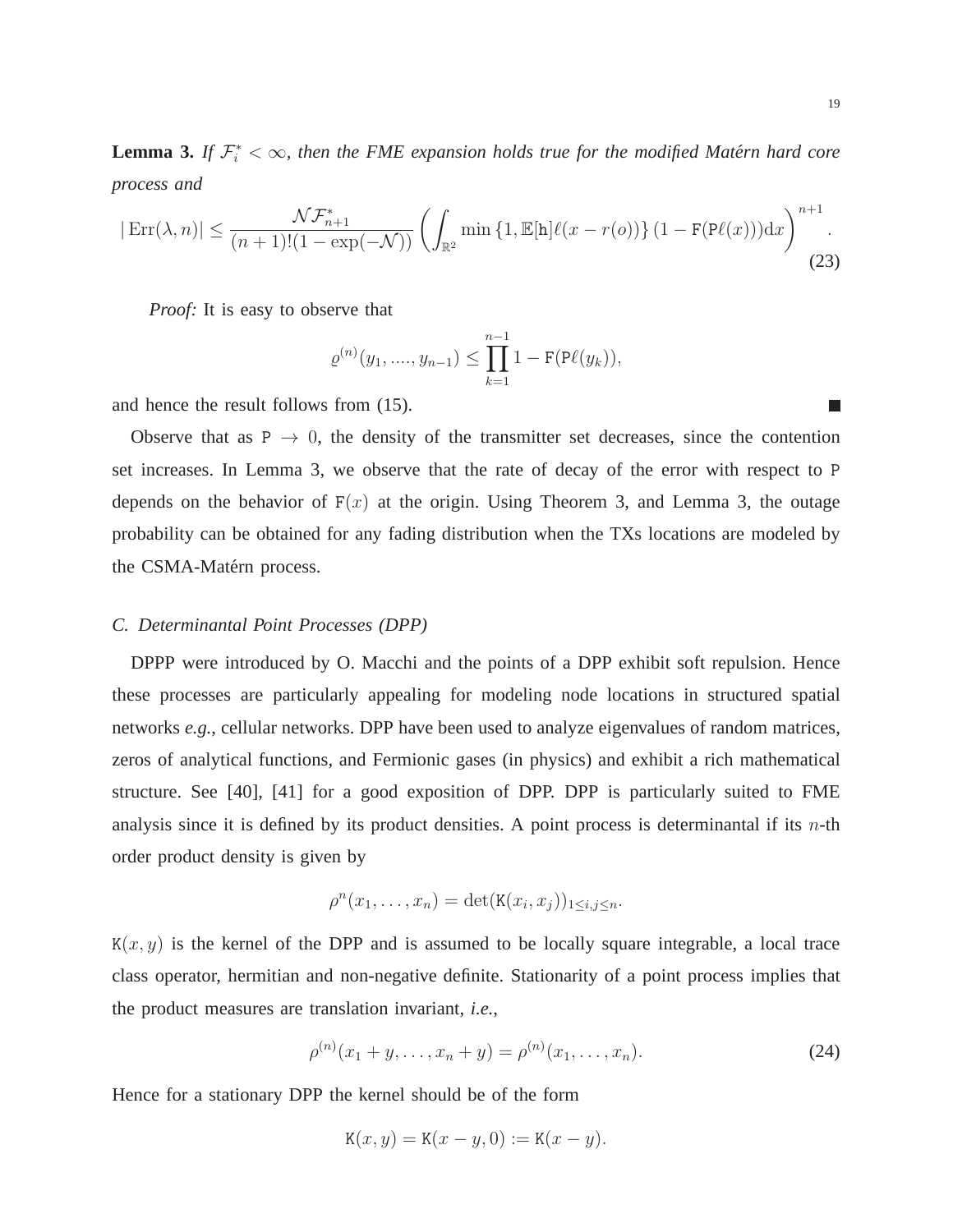The average number of points in a set  $B \subset \mathbb{R}^2$  is equal to

$$
\mathbb{E}[\Phi(B)] = \int_B \rho^{(1)}(x) \mathrm{d}x,
$$

and for a stationary DPP, we can observe that the density is equal to

$$
\lambda = \frac{\mathbb{E}[\Phi(B)]}{|B|} = \mathbf{K}(0). \tag{25}
$$

We have the following upper bound on the product densities of the DPP.

**Lemma 4.** *For a stationary DPP, if*  $K(x) = K(-x)$ *,* 

$$
\rho^{(n)}(x_1,\ldots,x_n)=\rho^{(n)}(y_1,\ldots,y_{n-1},0)\leq \frac{\prod_{k=1}^{n-1}\rho^{(2)}(y_k)}{K(0)^{n-2}},
$$

*where*  $y_k = x_k - x_n$ .

*Proof:* Follows from Fan's inequality [42].

It also follows from the non-negative definitive nature of the kernel (A.4) that  $K(x) < K(0)$ . We now provide a few examples of stationary DPP.

1) *The Ginibre Ensemble* It was proved in [43] by Ginibre that the eigenvalues of complex non-hermitian  $n \times n$  matrices with unit Gaussian random variables, form a DPP with kernel (in the limit  $n \to \infty$ )

$$
K(z_1, z_2) = \pi^{-1} \exp(-\|z_1 - z_2\|^2/2).
$$

The Ginibre ensemble is a stationary DPP (observe that  $K(z_1, z_2) = K(z_1 - z_2, 0)$ ) of density  $\pi^{-1}$ . The density of the point process can be modified (decreased) by changing the variance of the Gaussian random variables and is equal to  $(\pi \sigma^2)^{-1}$ . See Figure 3 for a comparison between a PPP and a DPP.

2) The eigenvalues of  $A = \tilde{A} + iv\tilde{B}$ , where  $\tilde{A}$ ,  $\tilde{B}$  belong to the Gaussian unitary ensemble, and  $v < 1$ , form a DPP with kernel,

$$
K(z_1, z_2) = \frac{1}{\pi (1 - \tau^2)} \exp \left(-\frac{\|z_1 - z_2\|^2}{2(1 - \tau^2)}\right),
$$

where  $\tau = (1 - v^2)/(1 + v^2) \in [0, 1]$ . Observe that the modified Ginibre DPP is of density  $1/(\pi(1-\tau^2)).$ 

3) Fermionic Gas (Sine DPP) The probability distribution of fermion ( $n \to \infty$ ) locations on the real line is a DPP [40] with kernel

$$
K(x_1, x_2) = \frac{\sin(\pi(x_1 - x_2))}{\pi(x_1 - x_2)}.
$$

П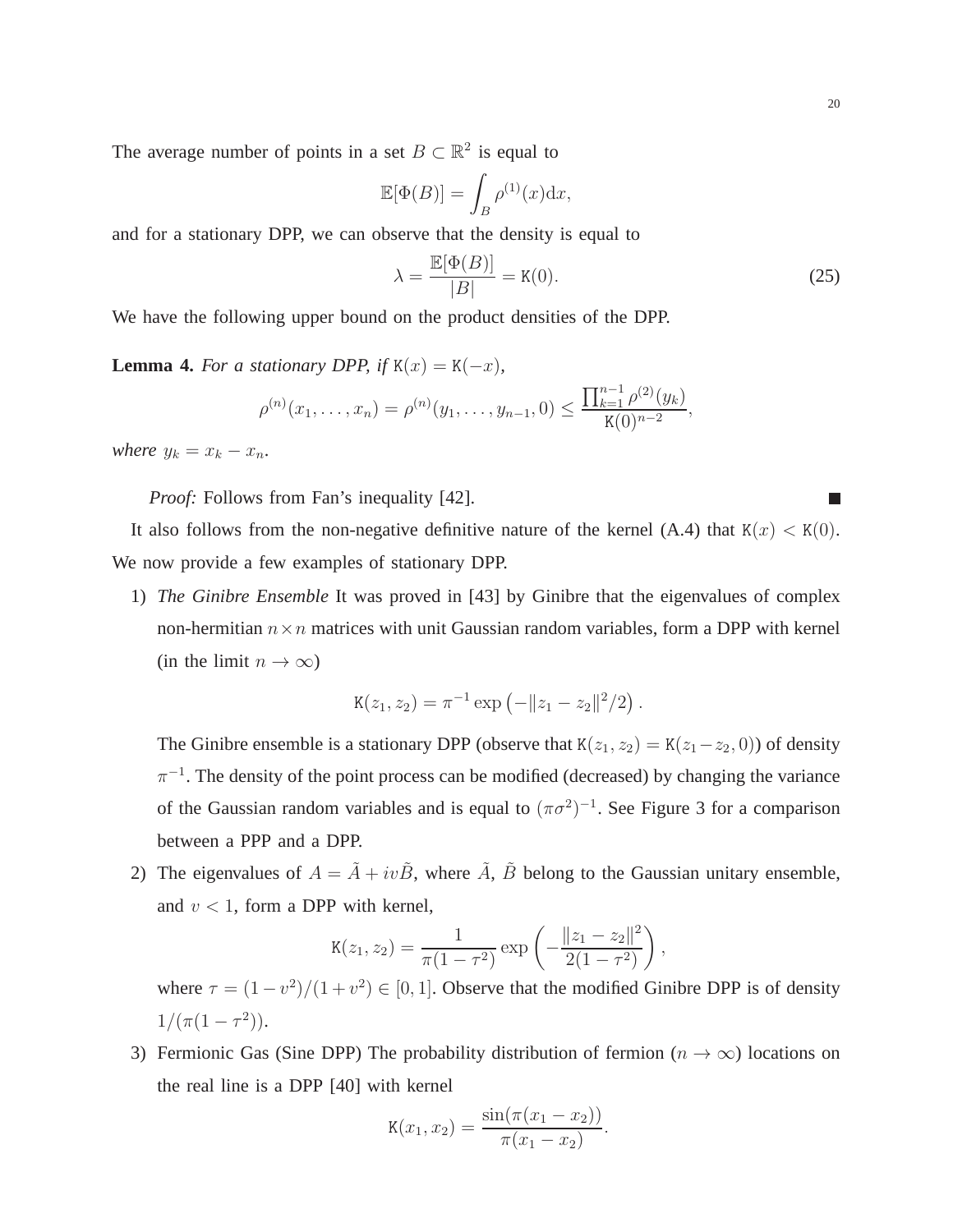

Fig. 3. The left figure illustrates a realization of the Ginibre DPP, while the right figure corresponds to a PPP with the same density. Observe that the points in the DPP seem more regular compared to the PPP.

This has been extended to higher dimensions in [44], and for two-dimensions, the kernel is given by

$$
K(r) = \frac{J_1(2\sqrt{\pi}r)}{2\sqrt{\pi}r},
$$

where  $r = ||x_1 - x_2||$  and  $J_1(x) = \pi^{-1} \int_0^{\pi} \cos(x \sin(\theta) - \theta) d\theta$  is the Bessel function of the first order. The density of the Sine DPP is  $K(0) = 1/2$ .

The following theorem simplifies the necessary condition of the FME for the case of a DPP.

**Lemma 5.** If the transmitters form a stationary and isotropic DPP with kernel  $\texttt{K}(x)$  and  $\mathcal{F}^*_{n+1}$  < ∞*, then the FME holds up to* n *terms and the error is bounded by*

$$
|\operatorname{Err}(\lambda, n)| \le \frac{\mathcal{F}_{n+1}^* \lambda^{n+2}}{(n+1)!} \left( \int_{\mathbb{R}^2} \min \left\{ 1, \mathbb{E}[\mathbf{h}] \ell(x - r(o)) \right\} \left( 1 - \frac{\mathbf{K}^2(x)}{\mathbf{K}^2(0)} \right) dx \right)^{n+1} < \infty. \tag{26}
$$

*Proof:* From Theorem 3, it suffices to show that (15) holds true. From Lemma 4, we also have

$$
\rho^{(n)}(y_1,\ldots,y_{n-1}) \leq \frac{\prod_{k=1}^{n-1} \rho^{(2)}(y_k)}{K(0)^{n-2}},
$$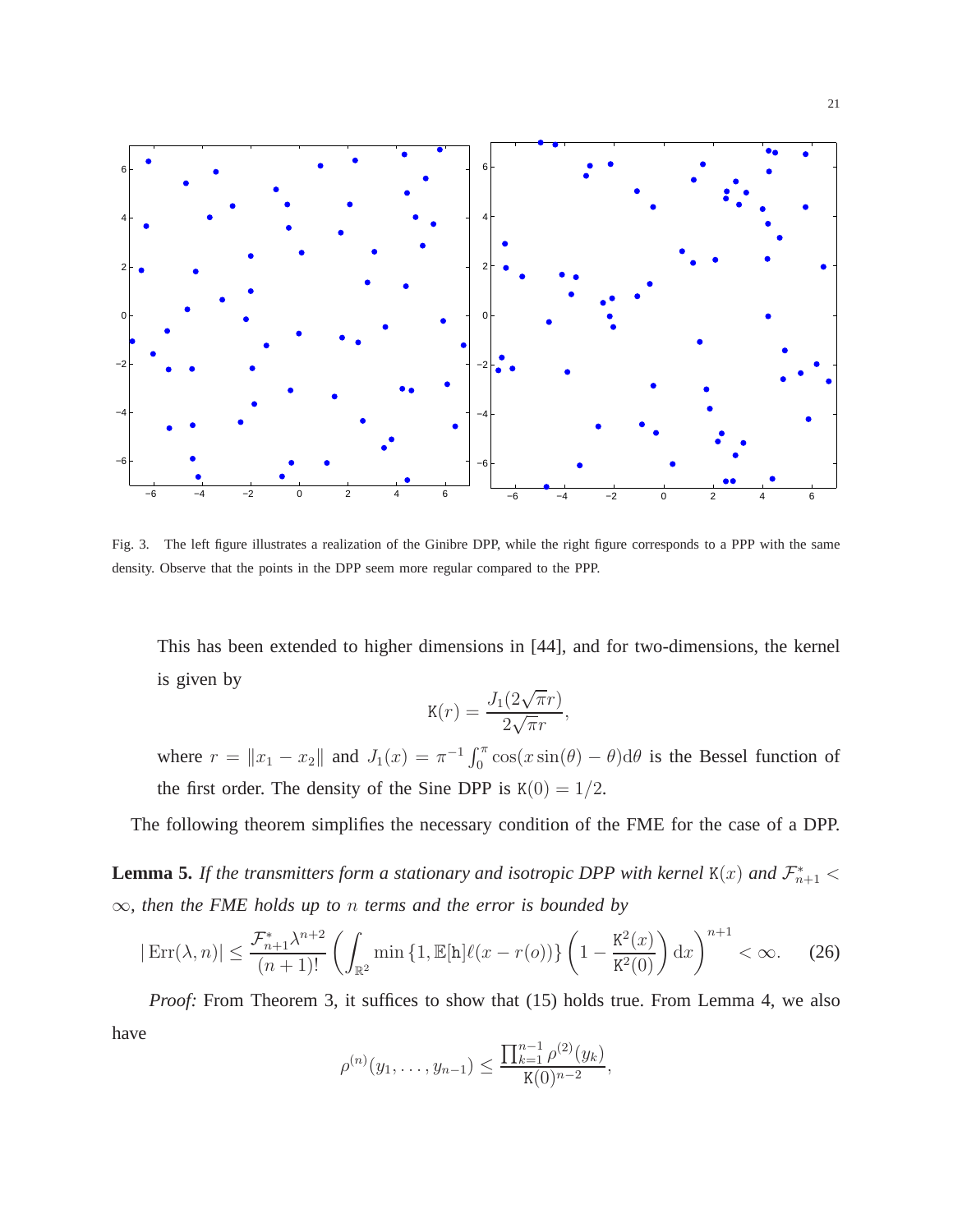and hence (15) is

$$
\lambda^{-1} \mathcal{F}_{i}^{*} \int_{\mathbb{R}^{2i}} \prod_{k=1}^{i} \min \left\{ 1, \mathbb{E}[\mathbf{h}] \ell(x_{k} - r(o)) \right\} \varrho^{(i+1)}(x_{1}, \dots, x_{i}) \mathrm{d}x_{1} \dots \mathrm{d}x_{i},
$$
\n
$$
< \lambda^{-1} \mathcal{F}_{i}^{*} \int_{\mathbb{R}^{2i}} \prod_{k=1}^{i} \min \left\{ 1, \mathbb{E}[\mathbf{h}] \ell(x_{k} - r(o)) \right\} \frac{\prod_{k=1}^{i} \rho^{(2)}(x_{k})}{\mathbf{K}(0)^{i-2}} \mathrm{d}x_{1} \dots \mathrm{d}x_{i}.
$$
\n
$$
= \lambda^{-1} \mathcal{F}_{i}^{*} \mathbf{K}(0)^{2} \left( \frac{1}{\mathbf{K}(0)} \int_{\mathbb{R}^{2}} \min \left\{ 1, \mathbb{E}[\mathbf{h}] \ell(x - r(o)) \right\} \rho^{(2)}(x) \mathrm{d}x \right)^{i}.
$$
\n(27)

Since for a stationary DPP,

$$
\varrho^{(2)}(x) = \mathbf{K}^2(0) - \mathbf{K}^2(x),
$$

and  $\lambda = K(0) > K(x)$ . Hence  $\varrho^{(2)}(x) \leq K^2(0)$  and hence (27) is always finite. We obtain the error bound by substituting  $\varrho^{(2)}(x) = K^2(0) - K^2(x)$  in (27).  $\Box$ 

Permanental point process are the counterparts of DPP which exhibit attraction between the points and are defined by their product densities. The product densities of a permanental point process are defined by the permanent of a kernel matrix, and similar to that of the DPP, the FME can be used to analyze outage in these processes.

# *D. Real Data*

If the locations of the nodes in a real wireless system are known, can a semi-empirical formula of the outage probability be obtained? The answer is affirmative, and the outage can be obtained using the FME analysis. Given a single snapshot of the node locations, the product densities can be estimated using the techniques described in [45] and [46], and the FME can be obtained by numerical integration. Although there is an initial complexity of estimating the product measures, they can be reused multiple times to evaluate different functionals of the interference.

# V. CONCLUSIONS

In this paper, we have introduced a new technique to evaluate Palm averages of functionals of interference in a spatial networks. A series representation of the interference function, termed as the factorial moment expansion (FME) was obtained. To obtain this series representation, only the product densities of the underlying transmitter locations are required, quantities that can be easily computed for many point process. A main contribution of the paper is providing simple sufficient conditions for the FME to hold true for functionals of interference, and computable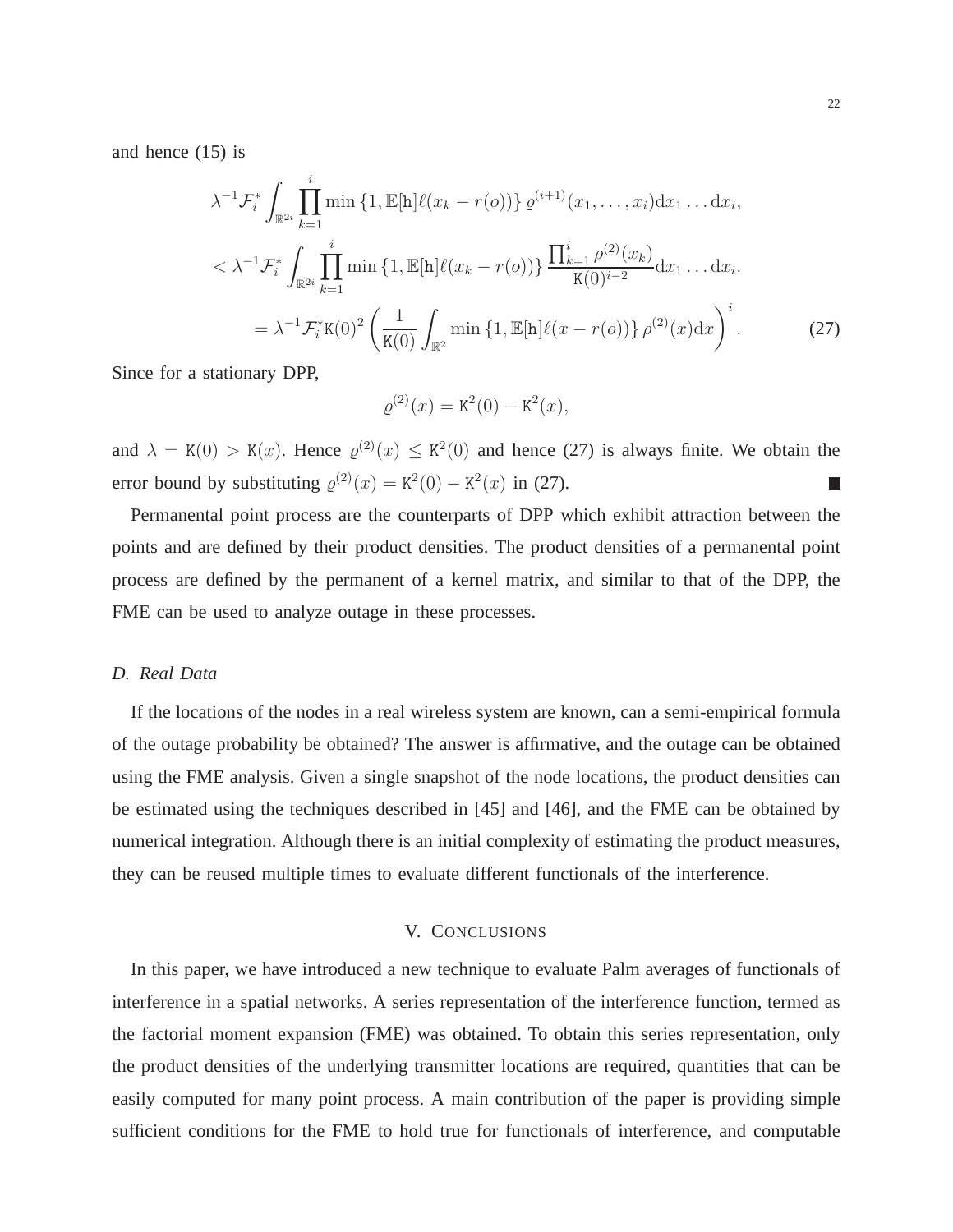bounds on the truncation error. We have provided several examples to illustrate this procedure and provided bounds on error. This new technique is versatile and is limited only by the computational complexity and the knowledge about the underlying node distribution.

# APPENDIX A

# PROOF OF THEOREM 1

For simplicity of notation we neglect fading, and the case with fading can be easily dealt with since the fading is independent across nodes. From Hanish's lemma [47, Proposition 1], we have

$$
(\mathbb{P}_{x_1,\dots,x_{n-1}}^{(n-1)})_{x_n}^{(1)}(\mathrm{d}\phi) = \mathbb{P}_{x_1,\dots,x_n}^{(n)}(\mathrm{d}\phi), \quad \mathbf{M}_{\mathbb{P}}^{(n)}(\mathrm{d}x_1,\dots,\mathrm{d}x_n) \ a.e. \tag{28}
$$

Hence, using the Baccelli-Brémaud lemma [2, Lemma 3.3] applied to the simple point process  $(\Phi, \mathbb{P}^{(i+1)}_{o,x_1,...,x_i}),$ 

$$
\int_{M} \mathbf{F}_{x_1,\ldots,x_i}^{(i)}(\mathbf{I}(y,\phi)) \mathbb{P}_{o,x_1,\ldots,x_i}^{(i+1)}(\mathrm{d}\phi) = \mathbf{F}_{x_1,\ldots,x_i}^{(i)}(0) + \int_{\mathbb{R}^2} \int_{M} \mathbf{F}_{x_1,\ldots,x_{i+1}}^{(i+1)}(\mathbf{I}(y,\phi)) \mathbb{P}_{o,x_1,\ldots,x_{i+1}}^{(i+2)}(\mathrm{d}\phi) \mathbf{M}_{\mathbb{P}_{o,x_1,\ldots,x_i}^{(i+1)}}^{(1)}(\mathrm{d}x_{i+1}),
$$

almost surely with respect to the measure  $M_{\mathbb{P}_{o}}^{(i)}(dx_1,\ldots, dx_i)$ . Integrating with respect to the measure  $M_{\mathbb{P}_o}^{(i)}$ , we obtain

$$
\int_{\mathbb{R}^{2i}} \int_{M} \mathbf{F}_{x_1,\ldots,x_i}^{(i)}(\mathbf{I}(y,\phi)) \mathbb{P}_{o,x_1,\ldots,x_i}^{(i+1)}(\mathrm{d}\phi) \mathsf{M}_{\mathbb{P}_o}^{(i)}(\mathrm{d}x_1,\ldots\mathrm{d}x_i)
$$
\n
$$
= \int_{\mathbb{R}^{2i}} \mathbf{F}_{x_1,\ldots,x_i}^{(i)}(0) \mathsf{M}_{\mathbb{P}_o}^{(i)}(\mathrm{d}x_1,\ldots\mathrm{d}x_i)
$$
\n
$$
+ \int_{\mathbb{R}^{2i}} \int_{\mathbb{R}^2} \int_{M} \mathbf{F}_{x_1,\ldots,x_{i+1}}^{(i+1)}(\mathbf{I}(y,\phi)) \mathbb{P}_{o,x_1,\ldots,x_{i+1}}^{(i+2)}(\mathrm{d}\phi) \mathsf{M}_{\mathbb{P}_{o,x_1,\ldots,x_i}^{(i+1)}}^{(1)}(\mathrm{d}x_{i+1}) \mathsf{M}_{\mathbb{P}_o}^{(i)}(\mathrm{d}x_1,\ldots\mathrm{d}x_i).
$$

From [2, Proposition 2.5], we obtain

$$
M_{\mathbb{P}_{o,x_1,\ldots,x_i}^{(i+1)}}^{(1)}(dx_{i+1})M_{\mathbb{P}_o}^{(i)}(dx_1,\ldots,dx_i)=M_{\mathbb{P}_o}^{(i+1)}(dx_1,\ldots,dx_{i+1}),
$$

and hence

$$
\int_{\mathbb{R}^{2i}} \int_{M} \mathbf{F}_{x_1,\dots,x_i}^{(i)}(\mathbf{I}(y,\phi)) \mathbb{P}_{o,x_1,\dots,x_i}^{(i+1)}(\mathrm{d}\phi) \mathsf{M}_{\mathbb{P}_o}^{(i)}(\mathrm{d}x_1,\dots,\mathrm{d}x_i)
$$
\n
$$
= \int_{\mathbb{R}^{2i}} \mathbf{F}_{x_1,\dots,x_i}^{(i)}(0) \mathsf{M}_{\mathbb{P}_o}^{(i)}(\mathrm{d}x_1,\dots,\mathrm{d}x_i)
$$
\n
$$
+ \int_{\mathbb{R}^{2(i+1)}} \int_{M} \mathbf{F}_{x_1,\dots,x_{i+1}}^{(i+1)}(\mathbf{I}(y,\phi)) \mathbb{P}_{o,x_1,\dots,x_{i+1}}^{(i+2)}(\mathrm{d}\phi) \mathsf{M}_{\mathbb{P}_o}^{(i+1)}(\mathrm{d}x_1,\dots,\mathrm{d}x_{i+1}).
$$

Adding both sides of the above equation for  $i = 0, \ldots, n$ , we obtain the required result.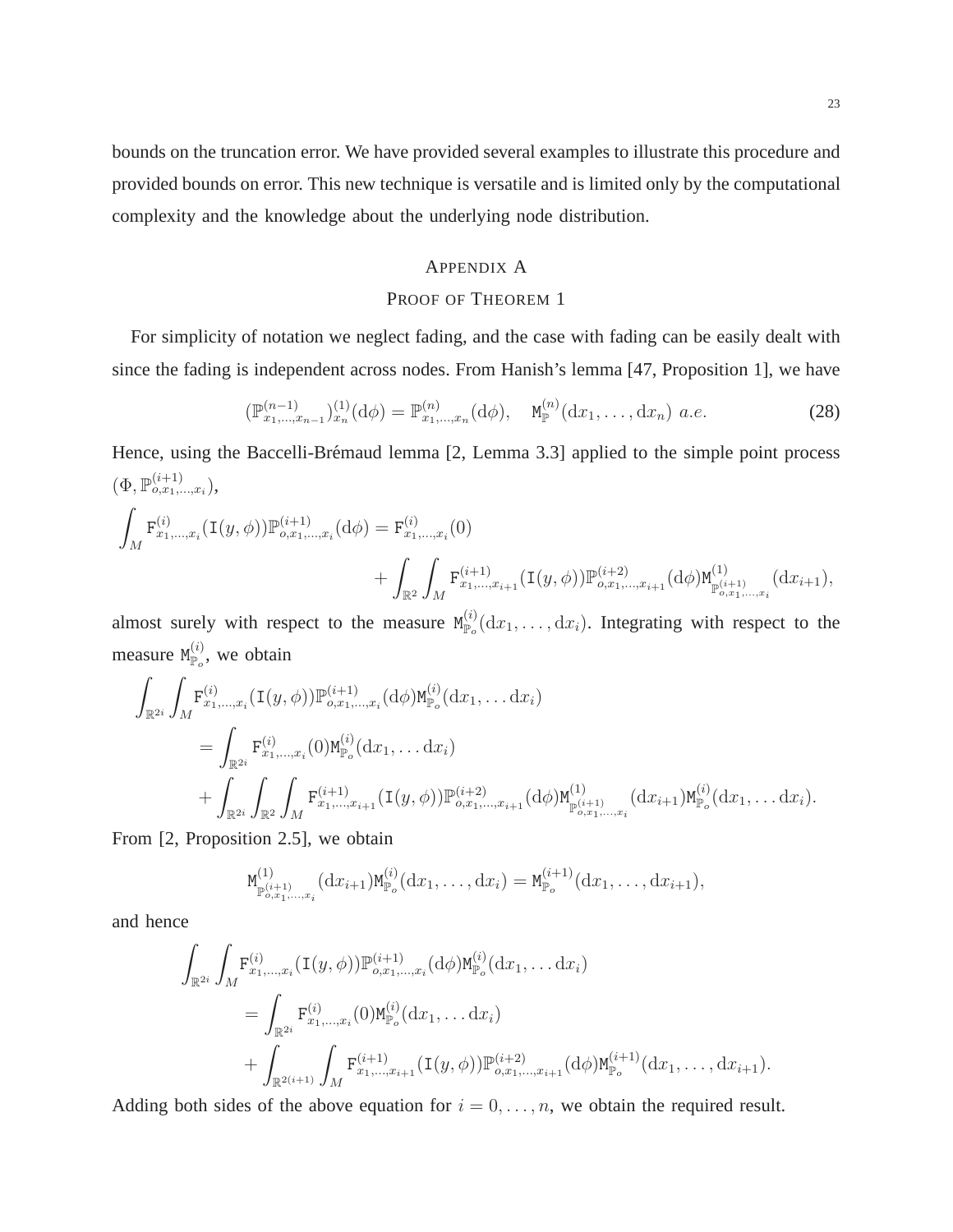#### APPENDIX B

## PROOF OF THEOREM 2

It can be easily seen that the difference function is also equal to

$$
\mathbf{F}_{x_1,...,x_n}^{(n)}(\mathbf{I}(y,\phi)) = \sum_{\mathcal{P}_n} (-1)^{\sum_{i=1}^n \mathbf{b}_i} \mathbf{F} \left( \mathbf{I}_{x_n}(y,\Phi) + \sum_{i=1}^n \mathbf{b}_i \mathbf{h}_{x_i} \ell(x_i - y) \right),
$$

where  $\mathcal{P}_n$  denotes the set of all binary tuples  $(b_1, \ldots, b_n)$ ,  $b_i \in \{0, 1\}$  and has a cardinality  $2^n$ . For notational convenience we denote  $I_{x_n}(y, \Phi)$  by  $\beta$  and  $h_{x_i}\ell(x_i - y)$  by  $\gamma_i$ . So we have

$$
\mathbf{F}_{x_1,\ldots,x_n}^{(n)}(\mathbf{I}(y,\phi))=\sum_{(\mathbf{b}_1,\ldots,\mathbf{b}_n)\in\mathcal{P}_n}(-1)^{\sum_{i=1}^n\mathbf{b}_i}\mathbf{F}\left(\beta+\sum_{i=1}^n\mathbf{b}_i\gamma_i\right).
$$

Without loss of generality, we can assume  $p_i = i$ ,  $1 \le i \le k$ . We now partition the set  $\mathcal{P}_n$ into  $2^{n-k}$  groups. Each partition consists of the *n*-binary string with fixed bits in the positions  ${k + 1, \ldots, n}.$ 

$$
A(\mathbf{b}_{k+1},\ldots,\mathbf{b}_n)=\{(\mathbf{b}_1,\ldots,\mathbf{b}_k,\mathbf{b}_{k+1},\ldots,\mathbf{b}_n),\mathbf{b}_i\in\{0,1\},1\leq i\leq k\}.
$$

For example with  $k = 2$  and  $n = 4$  we partition of the binary-4 tuples as  $A(0,0)$ ,  $A(1,0)$ ,  $A(0, 1)$ , and  $A(1, 1)$ , with

$$
A(\mathtt{b}_3,\mathtt{b}_4)=\{(0,0,\mathtt{b}_3,\mathtt{b}_4),(1,0,\mathtt{b}_3,\mathtt{b}_4),(0,1,\mathtt{b}_3,\mathtt{b}_4),(1,1,\mathtt{b}_3,\mathtt{b}_4)\}.
$$

So we have

$$
\mathbf{F}_{x_1,\dots,x_n}^{(n)}(\mathbf{I}(y,\phi)) = \sum_{(v_1,\dots,v_{n-k}) \in \mathcal{P}_{n-k}} (-1)^{\sum_{i=1}^{n-k} \nu_i} \mathbf{H}(A(v_1,\dots,v_{n-k})),
$$
(29)

where

$$
H(A(v_1,\ldots,v_{n-k})) = \sum_{(b_1,\ldots,b_k,v_1,\ldots,v_{n-k})\in A(v_1,\ldots,v_{n-k})} (-1)^{\sum_{i=1}^k b_i} F\left(\beta + \sum_{i=1}^{n-k} v_i z_{i+k} + \sum_{i=1}^k b_i \gamma_i\right).
$$

From (29), taking the absolute value

$$
|\mathbf{F}_{x_1,\dots,x_n}^{(n)}(\mathbf{I}(y,\phi))| \leq \sum_{(v_1,\dots,v_{n-k}) \in \mathcal{P}_{n-k}} |\mathbf{H}(A(v_1,\dots,v_{n-k}))|,
$$
\n(30)

Define  $F_k(x) = \frac{d^k F(x)}{d^k x}$  $\frac{\partial F(x)}{\partial k_x}$ , and

$$
g(\theta_1,\ldots,\theta_k) = (-1)^k \mathbf{F}_k \left( \beta + \sum_{i=1}^{n-k} v_i z_{i+k} + \sum_{i=1}^k (1-\theta_i) \gamma_i \right) \prod_{i=1}^k \gamma_i.
$$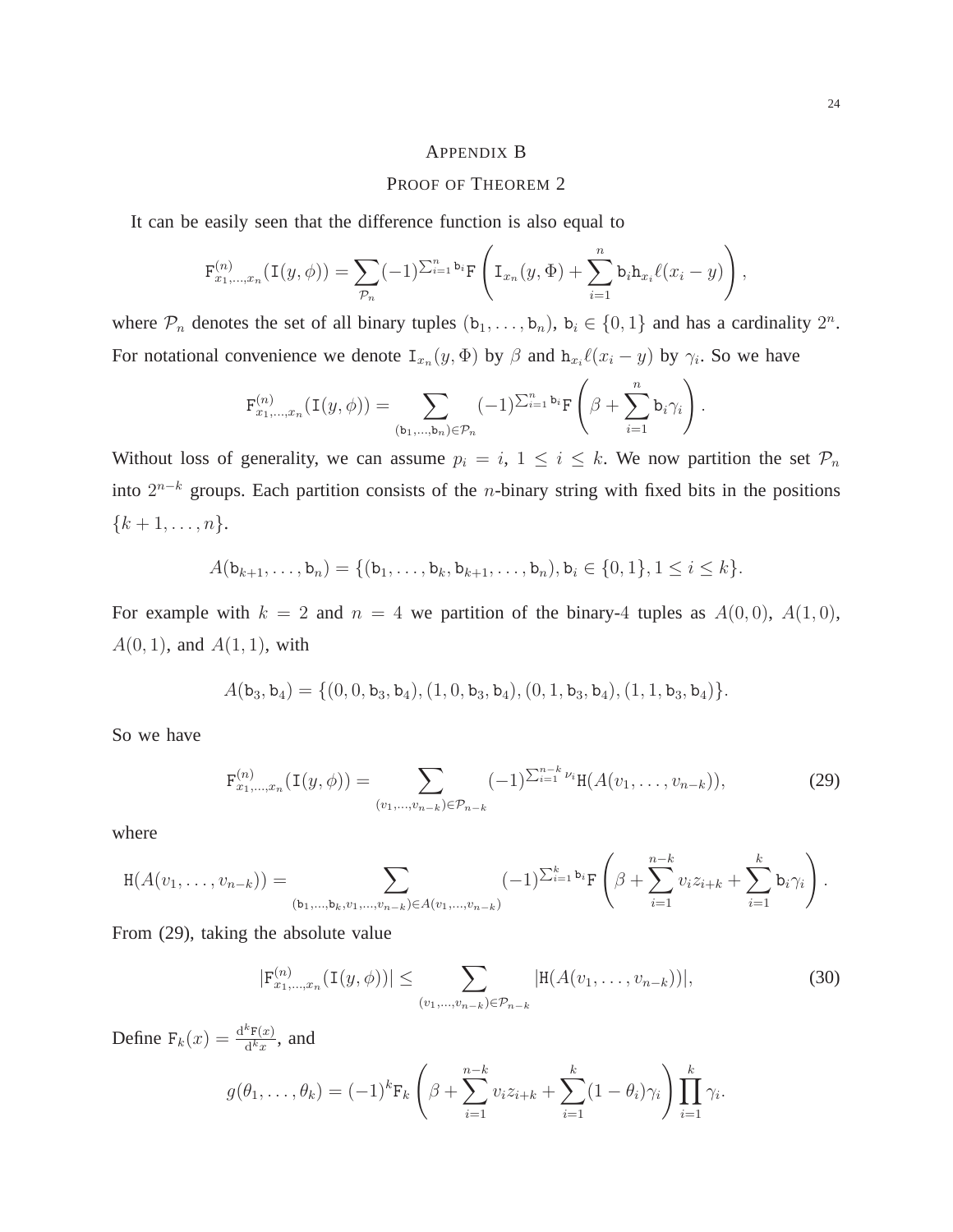By a little algebra, it follows that

$$
\int_0^1 \ldots \int_0^1 g(\theta_1,\ldots,\theta_k) d\theta_1 \ldots d\theta_k = H(A(v_1,\ldots,v_{n-k})),
$$

and hence

$$
|\mathbf{H}(A(v_1,\ldots,v_{n-k}))| \leq \int_0^1 \ldots \int_0^1 |g(\theta_1,\ldots,\theta_k)| d\theta_1 \ldots d\theta_k,
$$
  
\n
$$
\leq |\mathcal{F}_k| \int_0^1 \ldots \int_0^1 \prod_{i=1}^k \gamma_i d\theta_1 \ldots d\theta_k,
$$
  
\n
$$
= |\mathcal{F}_k| \prod_{i=1}^k \gamma_i.
$$
 (31)

Substituting (31) in (30),

$$
|\mathbf{F}_{x_1,\dots,x_n}^{(n)}(\mathbf{I}(y,\phi))| \leq \sum_{(v_1,\dots,v_{n-k}) \in \mathcal{P}_{n-k}} |\mathcal{F}_k| \prod_{i=1}^k \gamma_i
$$

$$
= 2^{n-k} |\mathcal{F}_k| \prod_{i=1}^k \gamma_i,
$$

proving the theorem.

## **REFERENCES**

- [1] D. Stoyan, W. S. Kendall, and J. Mecke, *Stochastic Geometry and its Applications*. Wiley series in probability and mathematical statistics, New York: Wiley, second ed., 1995.
- [2] B. Blaszczyszyn, "Factorial moment expansion for stochastic systems," *Stochastic processes and their applications*, vol. 56, no. 2, pp. 321–335, 1995.
- [3] D. J. Daley and D. Vere-Jones, *An Introduction to the Theory of Point Processes*. New York: Springer, second ed., 1998.
- [4] E. S. Sousa and J. A. Silvester, "Optimum transmission ranges in a direct-sequence spread spectrum multihop packet radio network," *IEEE Journal on Sel. Areas in Communications*, pp. 762–771, June 1990.
- [5] F. Baccelli, B. Blaszczyszyn, and P. Muhlethaler, "An ALOHA protocol for multihop mobile wireless networks," *IEEE Trans. on Info. Theory*, vol. 52, Feb. 2006.
- [6] C. C. Chan and S. V. Hanly, "Calculating the outage probability in a CDMA network with spatial Poisson traffic," *IEEE Trans. on Veh. Technology*, vol. 50, pp. 183–204, Jan. 2001.
- [7] M. Hellebrandt and R. Mathar, "Cumulated interference power and bit-error-rates in mobile packet radio," *Wireless Networks, Springer*, vol. 3, no. 3, pp. 169–172, 1997.
- [8] M. Z. Win, P. C. Pinto, and L. A. Shepp, "A mathematical theory of network interference and its applications," *Proceedings of the IEEE*, vol. 97, pp. 205–230, Feb. 2009.
- [9] S. Weber, X. Yang, J. G. Andrews, and G. de Veciana, "Transmission capacity of wireless ad hoc networks with outage constraints," *IEEE Trans. on Info. Theory*, vol. 51, pp. 4091–4102, Dec. 2005.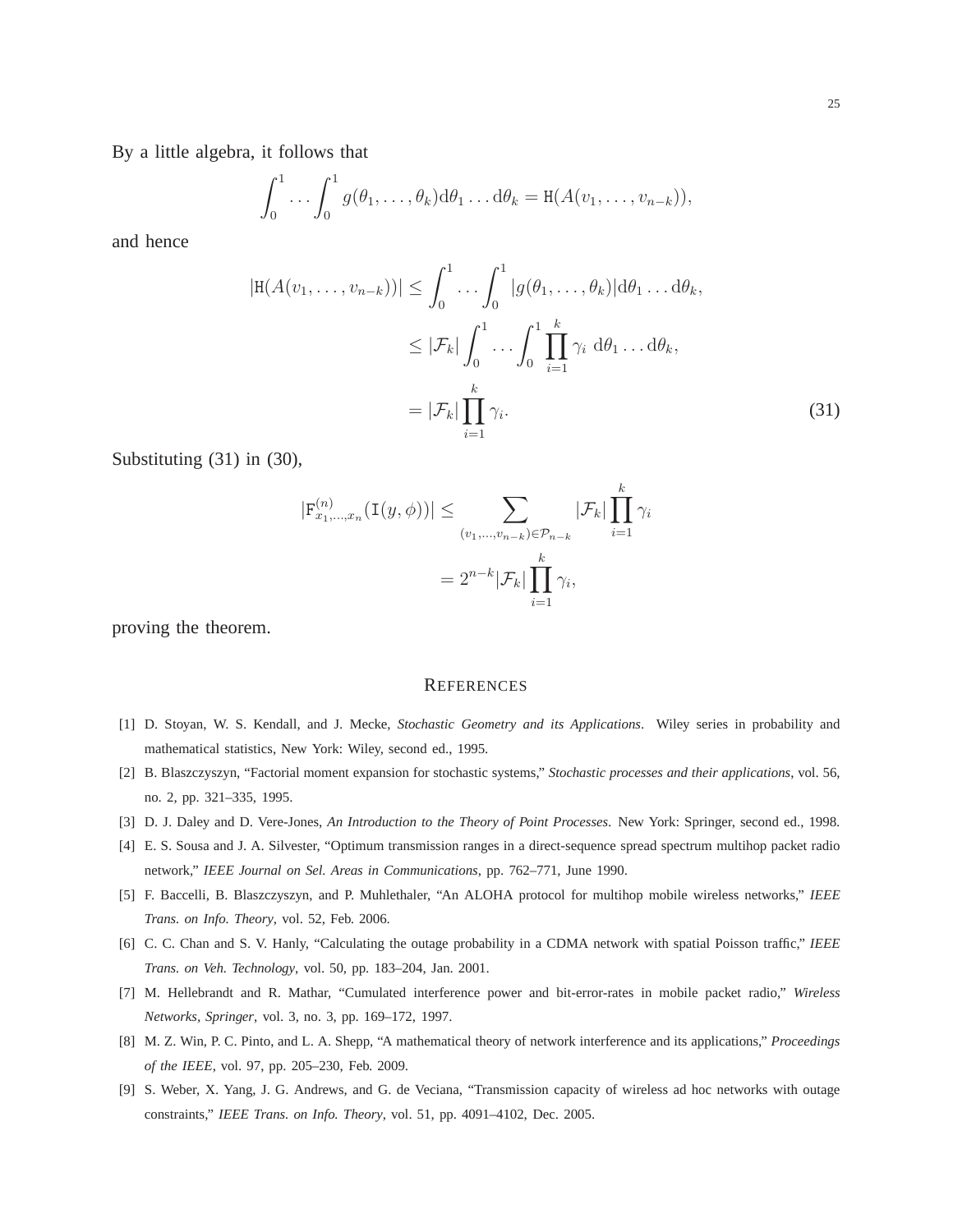- [10] S. Weber, J. G. Andrews, and N. Jindal, "The effect of fading, channel inversion, and threshold scheduling on ad hoc networks," *IEEE Trans. on Info. Theory*, vol. 53, pp. 4127–49, Nov. 2007.
- [11] R. K. Ganti and M. Haenggi, "Interference and outage in clustered wireless ad hoc networks," *IEEE Trans. on Info. Theory*, vol. 55, pp. 4067–4086, Sept. 2009.
- [12] A. Hunter, J. Andrews, and S. Weber, "Transmission capacity of ad hoc networks with spatial diversity," *IEEE Trans. on Wireless Communications*, vol. 7, pp. 5058 –5071, dec. 2008.
- [13] N. Jindal, J. Andrews, and S. Weber, "Rethinking MIMO for wireless networks: Linear throughput increases with multiple receive antennas," in *Proc., IEEE Intl. Conf. on Communications*, pp. 1 –6, June 2009.
- [14] O. B. S. Ali, C. Cardinal, and F. Gagnon, "Performance of optimum combining in a Poisson field of interferers and Rayleigh fading channels," *IEEE Trans. on Wireless Communications*, vol. 9, pp. 2461 –2467, Aug. 2010.
- [15] K. Huang, J. Andrews, R. Heath, D. Guo, and R. Berry, "Spatial interference cancellation for mobile ad hoc networks: Perfect CSI," in *Proc., IEEE Globecom*, pp. 1 –5, Nov. 2008.
- [16] J. Zeidler, K. Stamatiou, and J. Proakis, "Spatial Multiplexing in Random Wireless Networks," *Storming Media*, 2009.
- [17] F. Baccelli, B. Blaszczyszyn, and P. Muhlethaler, "Stochastic analysis of spatial and opportunistic Aloha," *IEEE Journal on Sel. Areas in Communications*, vol. 27, pp. 1105–1119, 2009.
- [18] H. Nguyen, F. Baccelli, and D. Kofman, "A stochastic geometry analysis of dense IEEE 802.11 networks," *Proc., IEEE INFOCOM*, pp. 1199 –1207, May 2007.
- [19] F. Baccelli and B. Blaszczyszyn, "Stochastic geometry and wireless networks. Volume II-applications," *NOW: Foundations and Trends in Networking*, vol. 4, no. 1-2, pp. 1–312, 2009.
- [20] A. Hasan and J. G. Andrews, "The guard zone in wireless ad hoc networks," *IEEE Trans. on Wireless Communications*, vol. 6, pp. 897–906, Mar. 2007.
- [21] M. Kaynia and N. Jindal, "Performance of ALOHA and CSMA in spatially distributed wireless networks," in *Proc., IEEE Intl. Conf. on Communications*, pp. 1108 –1112, May 2008.
- [22] M. Kaynia, G. E. Oien, and N. Jindal, "Joint transmitter and receiver carrier sensing capability of CSMA in MANETs," in *Proc., Intl. Conf. on Wireless Communications and Signal Processing*, pp. 1–5, Nov. 2009.
- [23] M. Haenggi, "Outage, local throughput, and capacity of random wireless networks," *IEEE Trans. on Wireless Communications*, vol. 8, pp. 4350 –4359, Aug. 2009.
- [24] J. Silvester and L. Kleinrock, "On the capacity of multihop slotted ALOHA networks with regular structure," *IEEE Trans. on Communications*, vol. 31, pp. 974–982, Aug. 1983.
- [25] G. Ferrari and O. K. Tonguz, "MAC protocols and transport capacity in ad hoc wireless networks: ALOHA versus PR-CSMA," in *Proc., IEEE MILCOM*, vol. 2, pp. 1311–1318, Oct. 2003.
- [26] R. Mathar and J. Mattfeldt, "On the distribution of cumulated interference power in Rayleigh fading channels," *Wireless Networks, Springer*, vol. 1, no. 1, pp. 31–36, 1995.
- [27] X. Yang and G. de Veciana, "Inducing multiscale spatial clustering using multistage MAC contention in spread spectrum ad hoc networks," *IEEE/ACM Trans. on Networking*, vol. 15, pp. 1387–1400, Dec. 2007.
- [28] O. Younis and S. Fahmy, "HEED: a hybrid, energy-efficient, distributed clustering approach for ad hoc sensor networks," *IEEE Trans. on Mobile Computing*, pp. 366–379, Oct. 2004.
- [29] R. Tresch and M. Guillaud, "Performance of interference alignment in clustered wireless ad hoc networks," in *Proc., IEEE Intl. Symposium on Information Theory*, pp. 1703 –1707, June 2010.
- [30] H. Claussen, L. Ho, and L. Samuel, "An overview of the femtocell concept," *Bell Labs Technical Journal*, vol. 13, no. 1, p. 221, 2008.